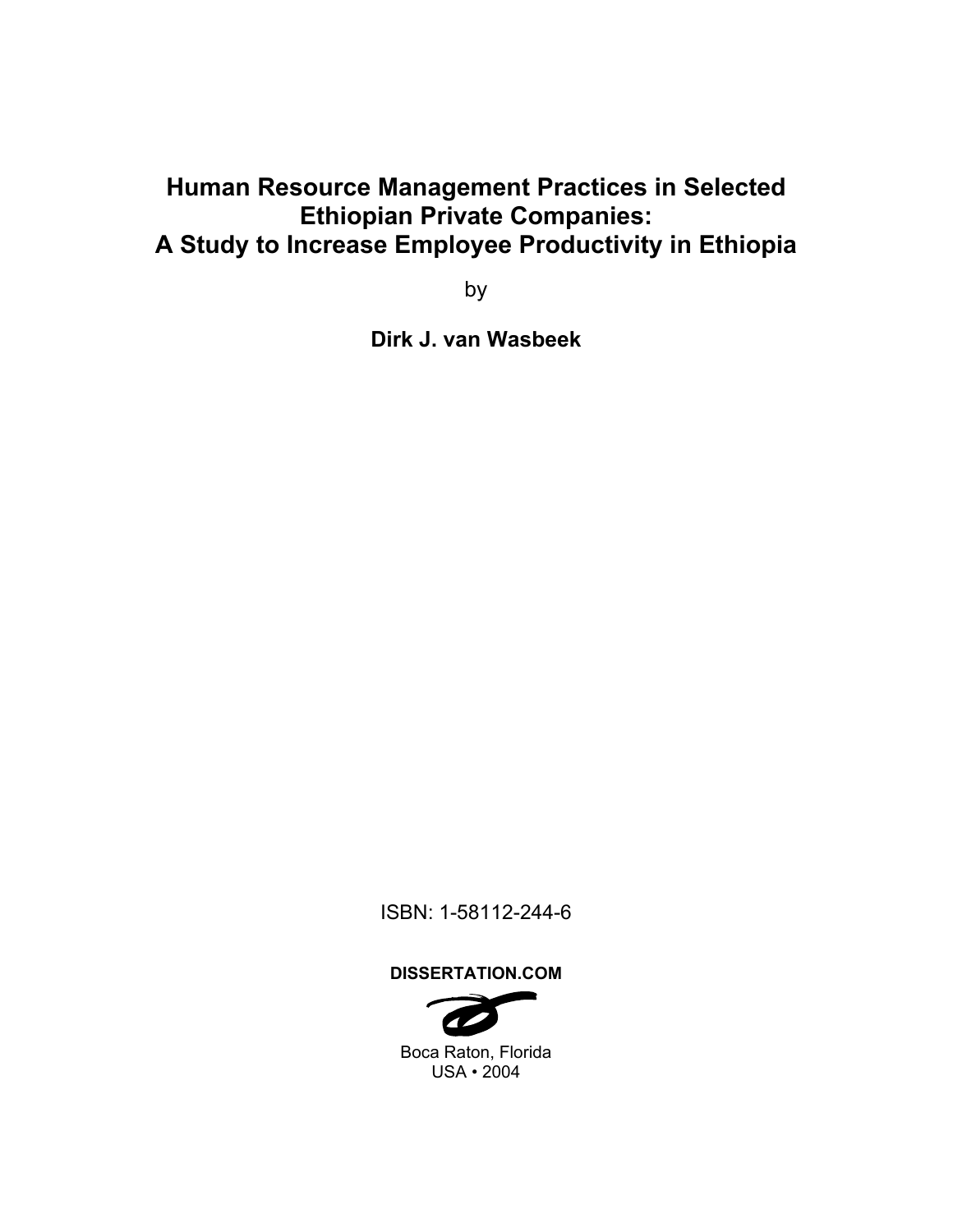*Human Resource Management Practices in Selected Ethiopian Private Companies: A Study to Increase Employee Productivity in Ethiopia* 

> Copyright © 2004 Dirk J. van Wasbeek All rights reserved.

> > Dissertation.com Boca Raton, Florida USA • 2004

ISBN: 1-58112-244-6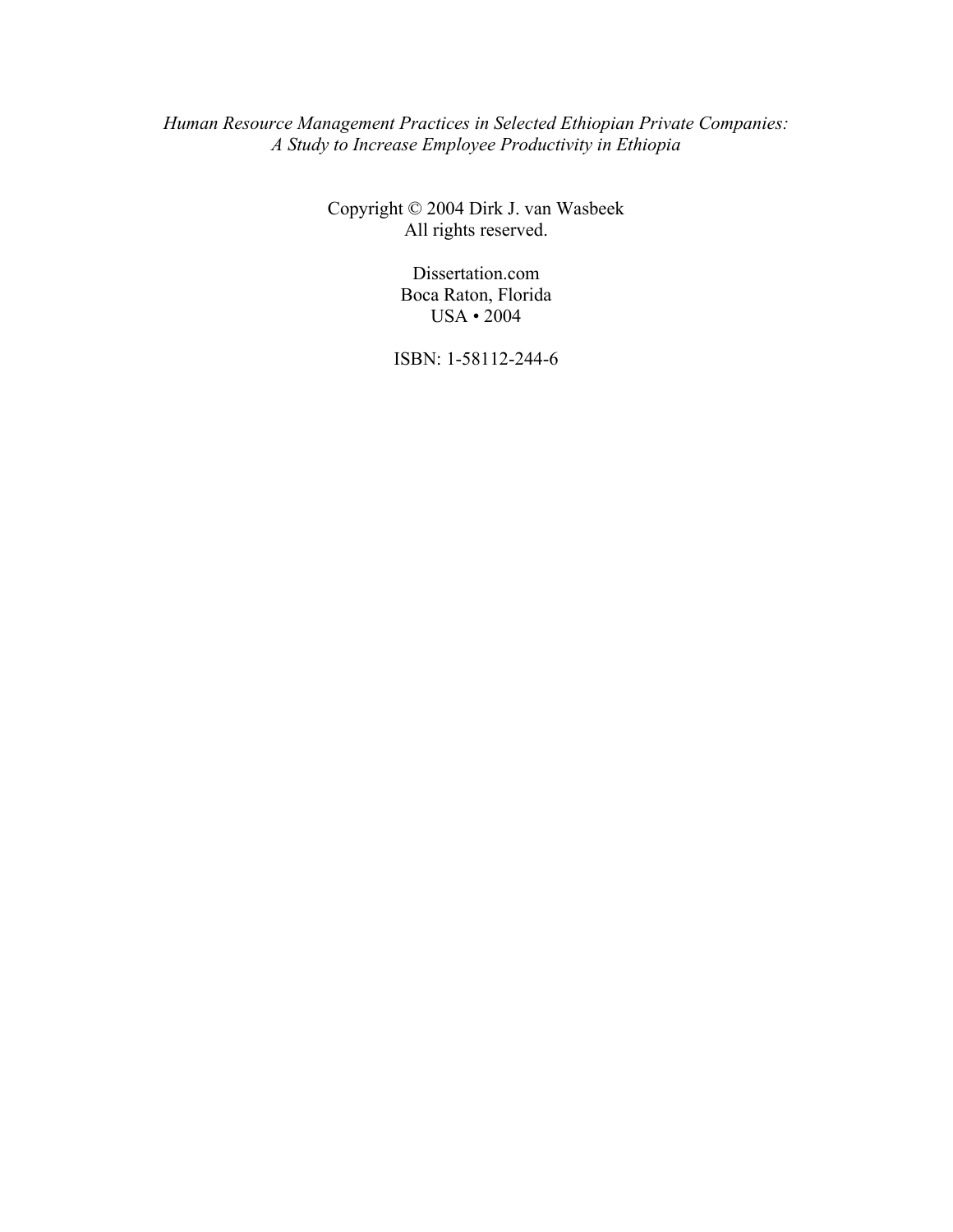Robert Kennedy College Delémont **Switzerland** 

### **HUMAN RESOURCE MANAGEMENT PRACTICES IN SELECTED ETHIOPIAN PRIVATE COMPANIES**

#### **– A STUDY TO INCREASE EMPLOYEE PRODUCTIVITY IN ETHIOPIA**

by Dirk J. van Wasbeek

A Dissertation Submitted to Robert Kennedy College in Partial Fulfillment of the Requirements for the Degree of Doctor of Business Administration (DBA)

July 2004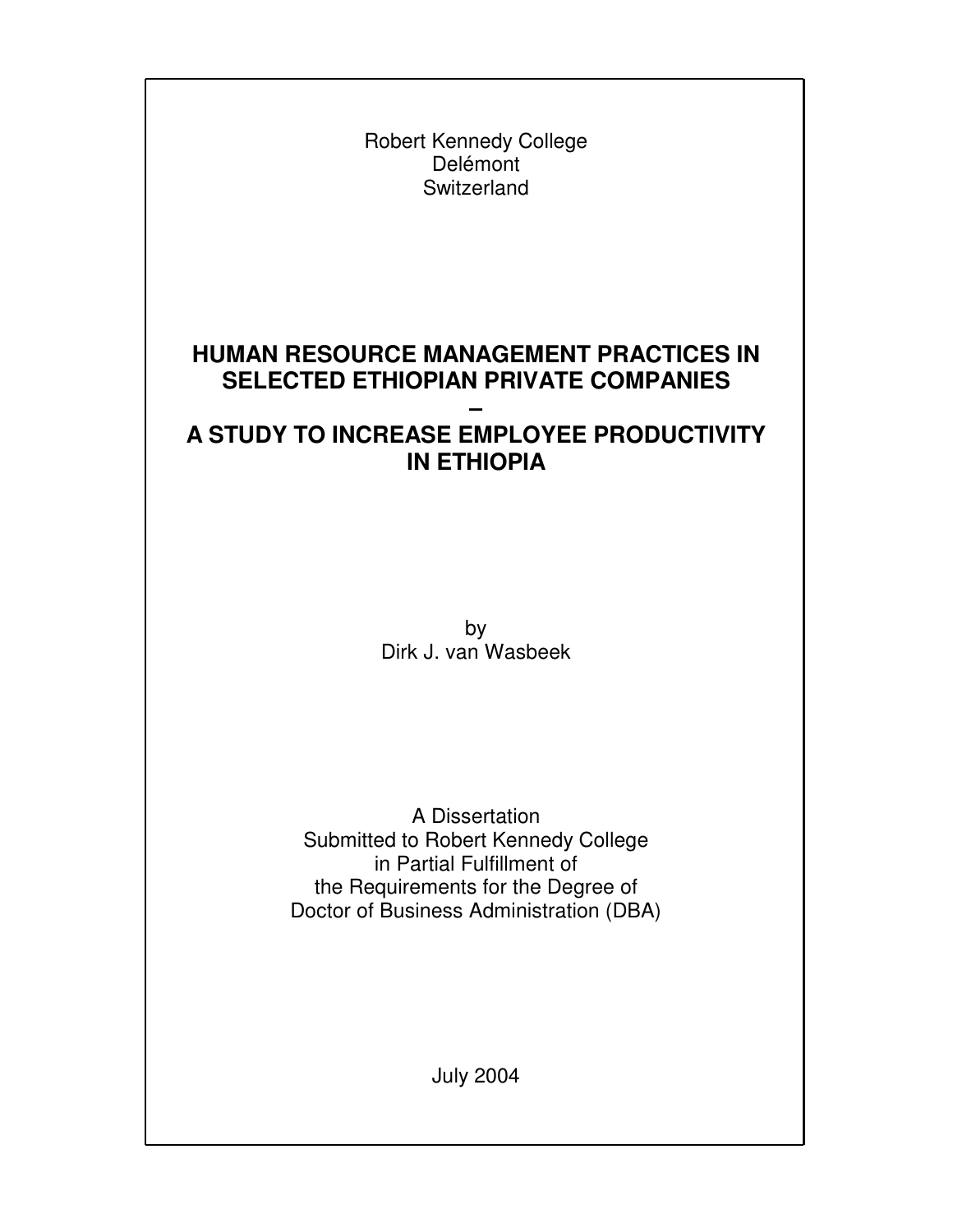Copyright © 2004 by Dirk J. van Wasbeek All rights reserved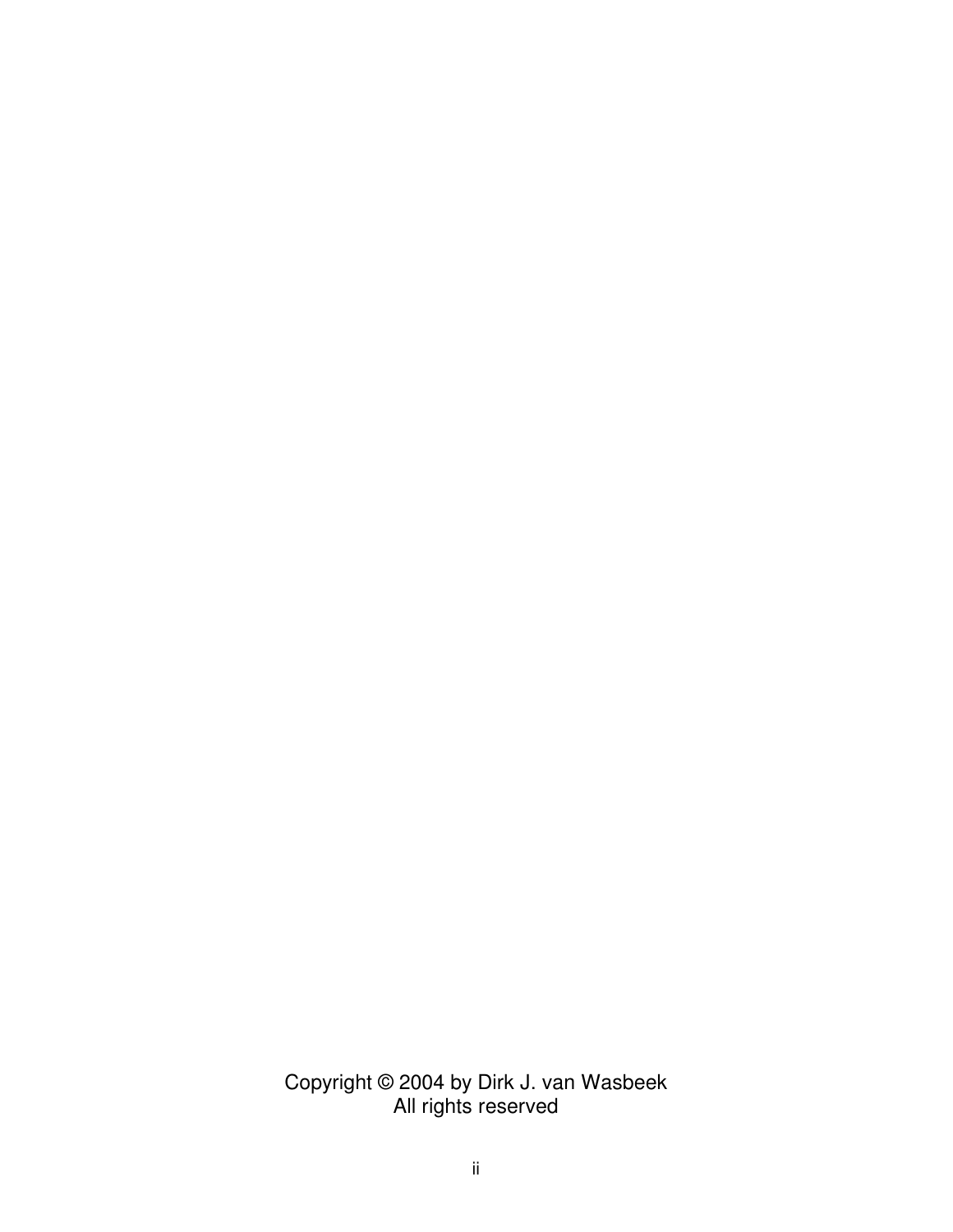### **Abstract**

#### Human Resource Management Practices in Selected Ethiopian Private Companies

#### – A Study to Increase Employee Productivity in Ethiopia

This dissertation examines how human resources are managed at selected Ethiopian private companies, how Ethiopian human resource management practice is evolving and how it can be improved. The examination is qualitative and exploratory, since no comparative research on human resource management has yet been conducted at Ethiopian profit or non-profit organizations. An understanding of Ethiopian human resource management practice makes it possible to improve Ethiopian human resource management practice, and thus to increase employee productivity.

The study took place at four manufacturing and four service companies in Addis Ababa, all representative of their sector.

The research claim is that Ethiopian human resource management practices differ from human resource management practices in the West, due to differences in cultural factors, economic systems, political systems, and legal and industrial relations. For this reason, Ethiopia's culture, politics, economy and legal and industrial relations have been analyzed.

The main finding of this study is that the importance of human resource management is not uniformly understood at all the case-study companies. Although the multinational companies based in Ethiopia see their human resources as the companies' most important asset, as human capital, the local companies generally do not.

The fact that respondents claim that Ethiopia has limited experience in industrialization might explain why human resource management in Ethiopia is rudimentary and still has a long way to go.

With this dissertation the researcher wants to contribute to improving Ethiopian human resource management practice. Moreover, this dissertation may be used as a framework for similar research in other sectors or for more specific in-depth research. This dissertation may also serve as a knowledge base for company managers, business consultants, academics and government officials of countries with a national culture similar to Ethiopia's (for example Kenya, Tanzania and Zambia), countries undergoing (or which have undergone) a recent transition to a free market economy, and countries facing similar macro-economic developments.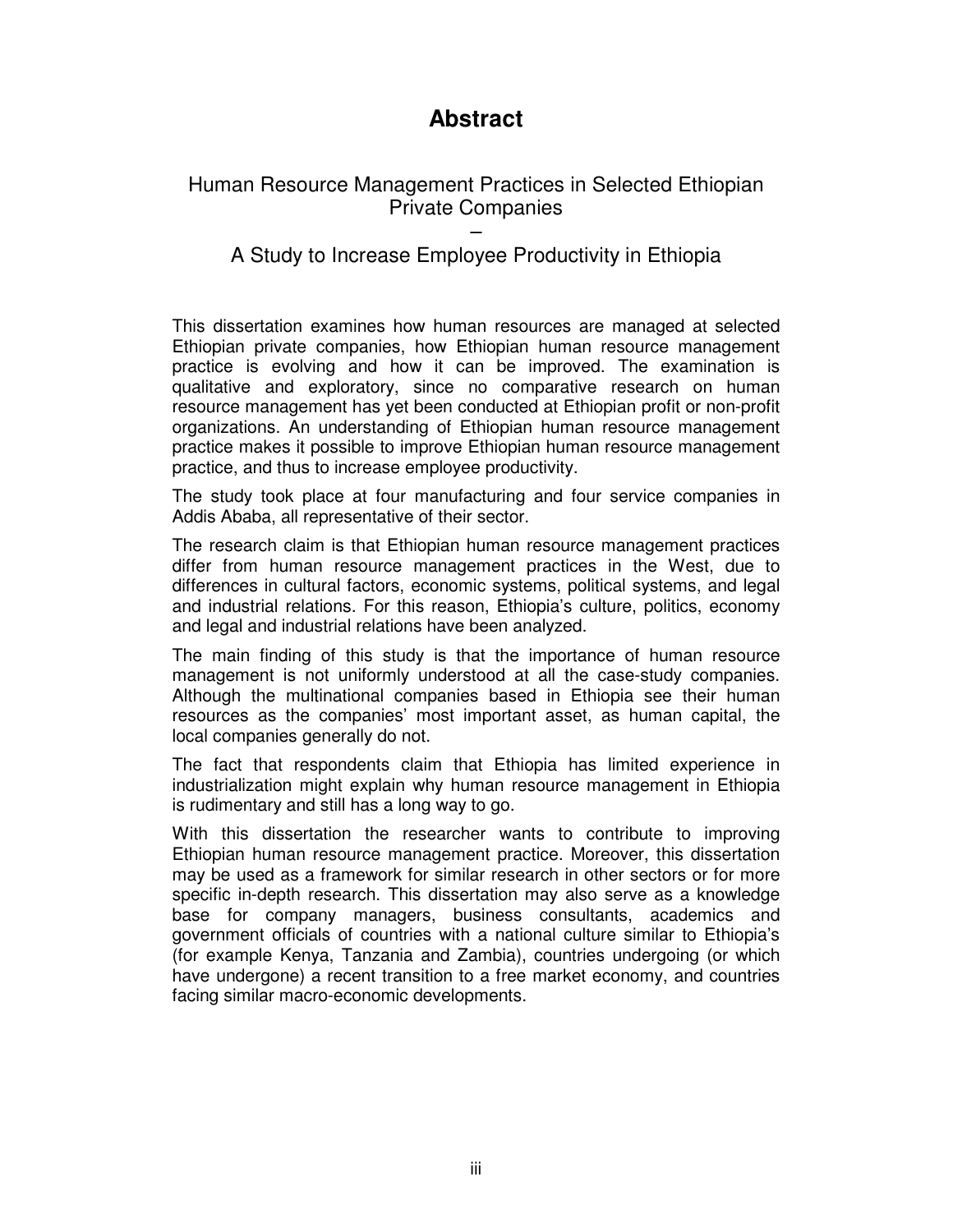To Julia Sarah, Justine and Nathalie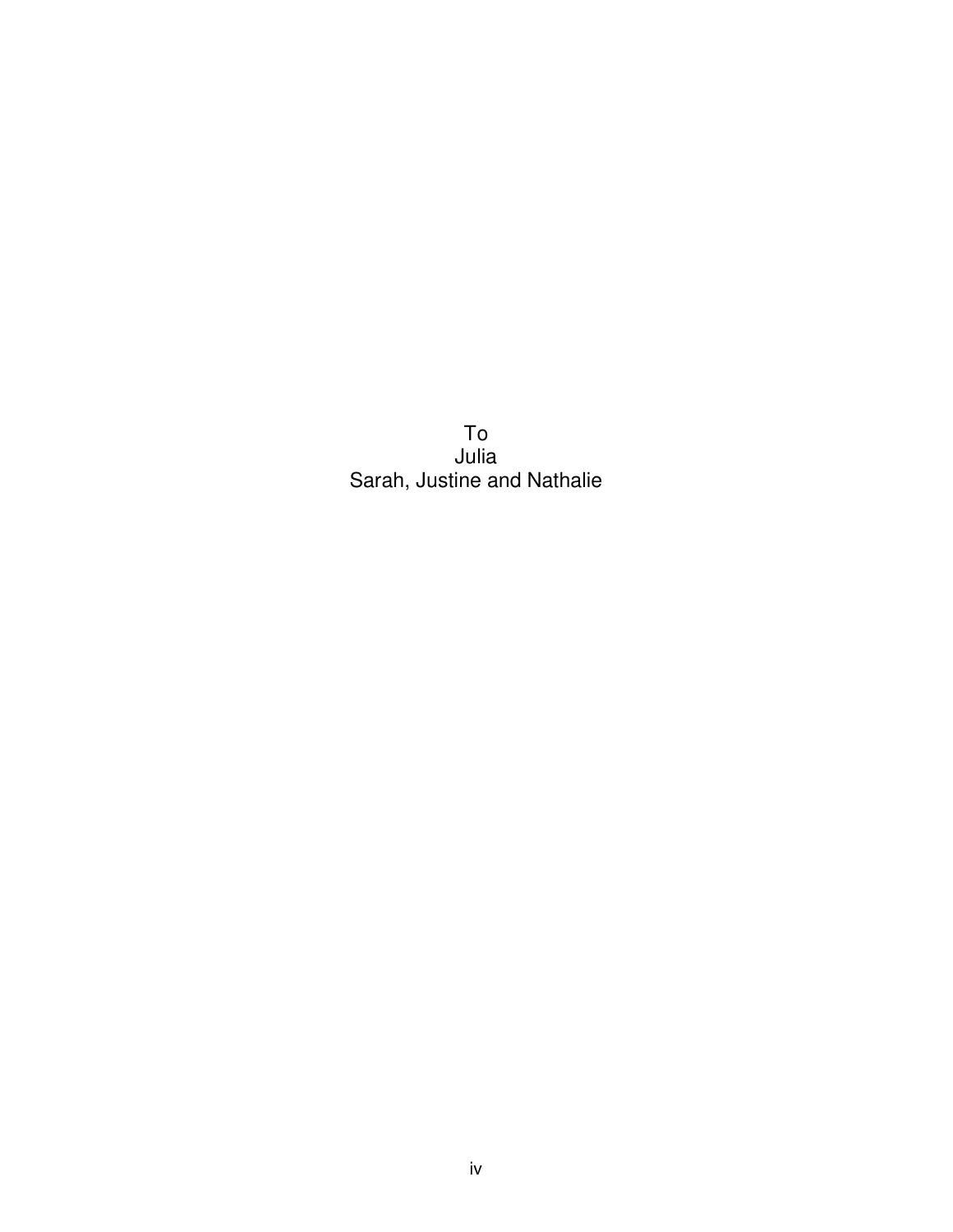### **Dissertation Committee**

Prof. David Y. Costa, Dean of the Graduate School, at Robert Kennedy College.

Dr. Roy Damary, Head of Business Studies, Director of Doctoral Programme, at Robert Kennedy College.

Mr. David Duffill, Professor of Corporate Finance, at Robert Kennedy College.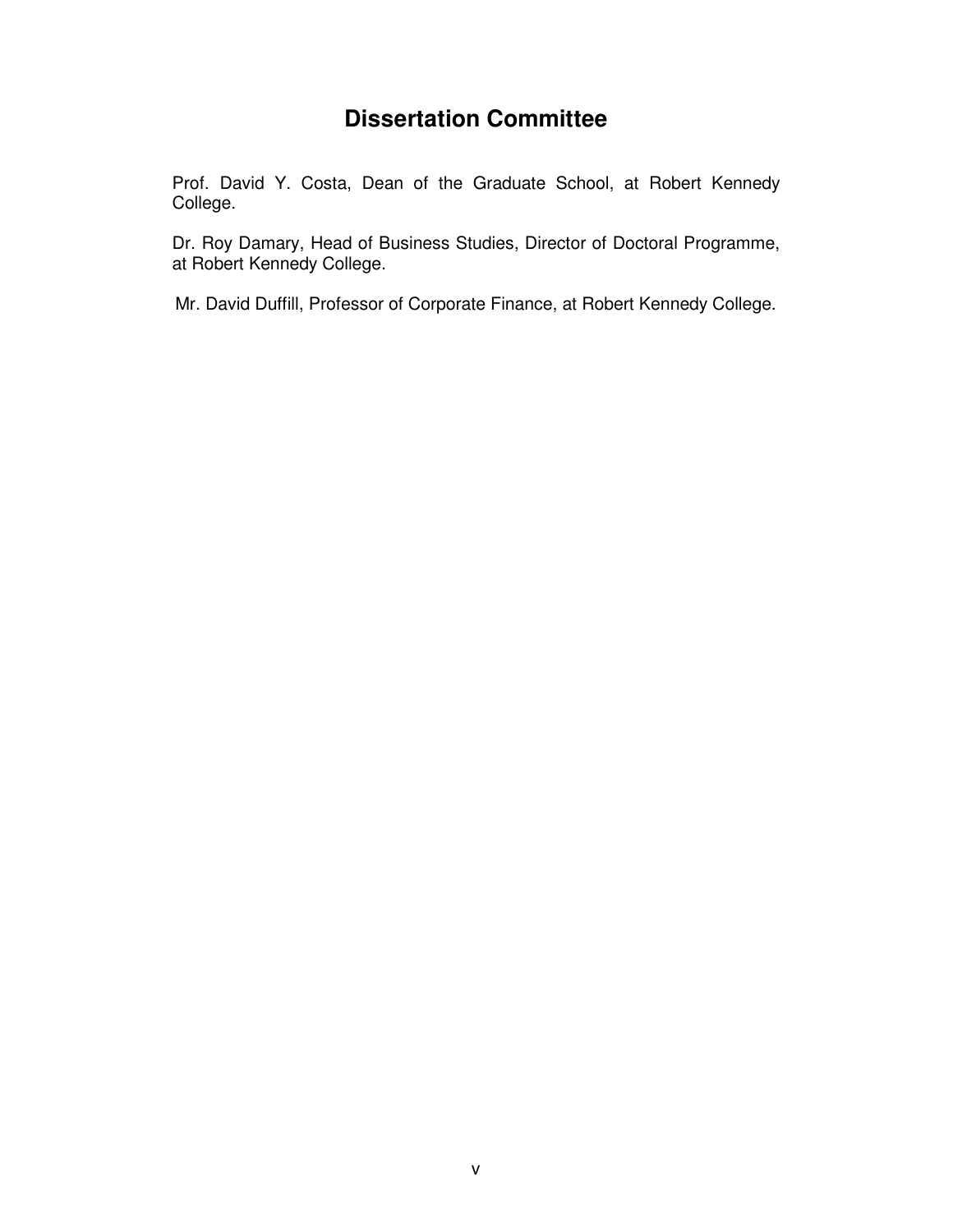#### **Acknowledgements**

Many people have contributed to the completion of this dissertation. However, some people more than others.

I would like to express special gratitude to my dissertation advisor Dr. Roy Damary. The following dissertation could not have been completed without his patience, direction and instruction. I appreciate his lively engagement in my academic and professional progress, and his experience in academic writing.

Next, I wish to thank my local field advisor Dr. Meheret Ayenew who provided insight and instructions which have substantially improved the research and the dissertation, and many discussions that provided me with perspectives to write this work.

I also would like to thank my wife, Julia, who provided personal support and understanding all along the way. Furthermore, she edited, with Roy, the major part of the dissertation.

Thanks go to Dr. Gail Davey for proofreading the dissertation. Gail has a doctorate in Epidemiology and is professor at the Addis Ababa University. She has several publications to her name.

Likewise, I wish to express my indebtedness to my respondents for their cooperation and support while completing my work. I am greatly indebted to the gatekeepers in the case-study companies. Without their understanding and support the research could not have been completed.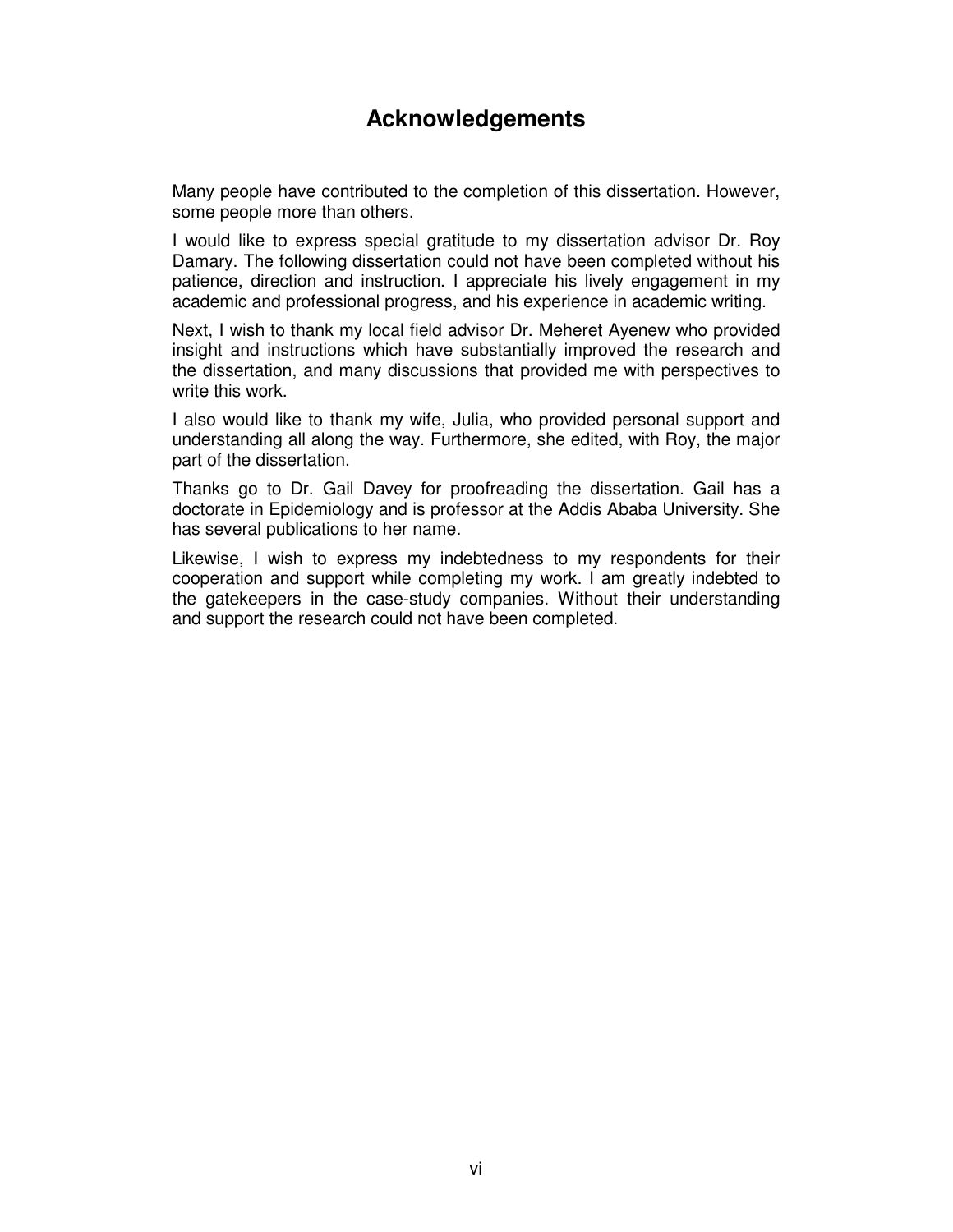# **List of Illustrations**

| 37<br>2.1<br>Primary uses of performance evaluations<br>2.2<br>52<br>Adaptive work<br>3.1<br>The five dimensions of national culture in several countries<br>80<br>3.2<br>Culture and international competition: competitive advantages<br>85<br>of different cultural profiles<br>Population structure in 2000<br>4.1<br>103<br>4.2<br><b>Education statistics</b><br>104<br>4.3<br>114<br>Main economic indicators, 2001<br>4.4<br>Origins of Gross Domestic Product (GDP), 1999/2000<br>114<br>119<br>4.5<br>Gross Domestic Product (GDP) and inflation<br>149<br>5.1<br>Profiles of the case-study companies<br>5.2<br>Gender composition of respondents at manufacturing and<br>155<br>service companies<br>5.3<br>Respondents' level of education at manufacturing and<br>156<br>service companies<br>157<br>5.4<br>Respondents' age at manufacturing and service companies<br>5.5<br>Data on previous employers of respondents at manufacturing<br>and service companies - number of employers<br>(including current employer)<br>158<br>6.1<br>Respondents' needs and values according to Maslow at<br>manufacturing and service companies<br>164<br>6.2<br>Respondents' most liked jobs<br>180<br>6.3<br>Respondents' characteristics of the most liked jobs<br>180<br>Respondents' priority of company assets and values at<br>7.1<br>manufacturing companies<br>189<br>7.2<br>Respondents' priority of company assets and values at service<br>companies<br>189<br>7.3<br>Respondents' top 10 company bottlenecks at manufacturing<br>190<br>companies<br>7.4<br>Respondents' top 10 company bottlenecks at service<br>191<br>companies<br>7.5<br>Respondents' background profile at top organizational level at<br>211<br>manufacturing and service companies $(n=8)$<br>7.6<br>Respondents' attitudes at top organizational level at<br>manufacturing and service companies (n=8)<br>212<br>Respondents' background profile at higher organizational level<br>7.7<br>at manufacturing companies $(n=8)$<br>213<br>Respondents' background profile at higher organizational level<br>7.8<br>at service companies $(n=8)$<br>214<br>Respondents' attitudes at higher organizational level at<br>7.9<br>manufacturing companies $(n=8)$<br>214<br>Respondents' attitudes at higher organizational level at<br>7.10<br>215<br>service companies (n=8) | <b>Tables</b> |  | Page |
|----------------------------------------------------------------------------------------------------------------------------------------------------------------------------------------------------------------------------------------------------------------------------------------------------------------------------------------------------------------------------------------------------------------------------------------------------------------------------------------------------------------------------------------------------------------------------------------------------------------------------------------------------------------------------------------------------------------------------------------------------------------------------------------------------------------------------------------------------------------------------------------------------------------------------------------------------------------------------------------------------------------------------------------------------------------------------------------------------------------------------------------------------------------------------------------------------------------------------------------------------------------------------------------------------------------------------------------------------------------------------------------------------------------------------------------------------------------------------------------------------------------------------------------------------------------------------------------------------------------------------------------------------------------------------------------------------------------------------------------------------------------------------------------------------------------------------------------------------------------------------------------------------------------------------------------------------------------------------------------------------------------------------------------------------------------------------------------------------------------------------------------------------------------------------------------------------------------------------------------------------------------------------------------------------------------------------------------------------------------|---------------|--|------|
|                                                                                                                                                                                                                                                                                                                                                                                                                                                                                                                                                                                                                                                                                                                                                                                                                                                                                                                                                                                                                                                                                                                                                                                                                                                                                                                                                                                                                                                                                                                                                                                                                                                                                                                                                                                                                                                                                                                                                                                                                                                                                                                                                                                                                                                                                                                                                                |               |  |      |
|                                                                                                                                                                                                                                                                                                                                                                                                                                                                                                                                                                                                                                                                                                                                                                                                                                                                                                                                                                                                                                                                                                                                                                                                                                                                                                                                                                                                                                                                                                                                                                                                                                                                                                                                                                                                                                                                                                                                                                                                                                                                                                                                                                                                                                                                                                                                                                |               |  |      |
|                                                                                                                                                                                                                                                                                                                                                                                                                                                                                                                                                                                                                                                                                                                                                                                                                                                                                                                                                                                                                                                                                                                                                                                                                                                                                                                                                                                                                                                                                                                                                                                                                                                                                                                                                                                                                                                                                                                                                                                                                                                                                                                                                                                                                                                                                                                                                                |               |  |      |
|                                                                                                                                                                                                                                                                                                                                                                                                                                                                                                                                                                                                                                                                                                                                                                                                                                                                                                                                                                                                                                                                                                                                                                                                                                                                                                                                                                                                                                                                                                                                                                                                                                                                                                                                                                                                                                                                                                                                                                                                                                                                                                                                                                                                                                                                                                                                                                |               |  |      |
|                                                                                                                                                                                                                                                                                                                                                                                                                                                                                                                                                                                                                                                                                                                                                                                                                                                                                                                                                                                                                                                                                                                                                                                                                                                                                                                                                                                                                                                                                                                                                                                                                                                                                                                                                                                                                                                                                                                                                                                                                                                                                                                                                                                                                                                                                                                                                                |               |  |      |
|                                                                                                                                                                                                                                                                                                                                                                                                                                                                                                                                                                                                                                                                                                                                                                                                                                                                                                                                                                                                                                                                                                                                                                                                                                                                                                                                                                                                                                                                                                                                                                                                                                                                                                                                                                                                                                                                                                                                                                                                                                                                                                                                                                                                                                                                                                                                                                |               |  |      |
|                                                                                                                                                                                                                                                                                                                                                                                                                                                                                                                                                                                                                                                                                                                                                                                                                                                                                                                                                                                                                                                                                                                                                                                                                                                                                                                                                                                                                                                                                                                                                                                                                                                                                                                                                                                                                                                                                                                                                                                                                                                                                                                                                                                                                                                                                                                                                                |               |  |      |
|                                                                                                                                                                                                                                                                                                                                                                                                                                                                                                                                                                                                                                                                                                                                                                                                                                                                                                                                                                                                                                                                                                                                                                                                                                                                                                                                                                                                                                                                                                                                                                                                                                                                                                                                                                                                                                                                                                                                                                                                                                                                                                                                                                                                                                                                                                                                                                |               |  |      |
|                                                                                                                                                                                                                                                                                                                                                                                                                                                                                                                                                                                                                                                                                                                                                                                                                                                                                                                                                                                                                                                                                                                                                                                                                                                                                                                                                                                                                                                                                                                                                                                                                                                                                                                                                                                                                                                                                                                                                                                                                                                                                                                                                                                                                                                                                                                                                                |               |  |      |
|                                                                                                                                                                                                                                                                                                                                                                                                                                                                                                                                                                                                                                                                                                                                                                                                                                                                                                                                                                                                                                                                                                                                                                                                                                                                                                                                                                                                                                                                                                                                                                                                                                                                                                                                                                                                                                                                                                                                                                                                                                                                                                                                                                                                                                                                                                                                                                |               |  |      |
|                                                                                                                                                                                                                                                                                                                                                                                                                                                                                                                                                                                                                                                                                                                                                                                                                                                                                                                                                                                                                                                                                                                                                                                                                                                                                                                                                                                                                                                                                                                                                                                                                                                                                                                                                                                                                                                                                                                                                                                                                                                                                                                                                                                                                                                                                                                                                                |               |  |      |
|                                                                                                                                                                                                                                                                                                                                                                                                                                                                                                                                                                                                                                                                                                                                                                                                                                                                                                                                                                                                                                                                                                                                                                                                                                                                                                                                                                                                                                                                                                                                                                                                                                                                                                                                                                                                                                                                                                                                                                                                                                                                                                                                                                                                                                                                                                                                                                |               |  |      |
|                                                                                                                                                                                                                                                                                                                                                                                                                                                                                                                                                                                                                                                                                                                                                                                                                                                                                                                                                                                                                                                                                                                                                                                                                                                                                                                                                                                                                                                                                                                                                                                                                                                                                                                                                                                                                                                                                                                                                                                                                                                                                                                                                                                                                                                                                                                                                                |               |  |      |
|                                                                                                                                                                                                                                                                                                                                                                                                                                                                                                                                                                                                                                                                                                                                                                                                                                                                                                                                                                                                                                                                                                                                                                                                                                                                                                                                                                                                                                                                                                                                                                                                                                                                                                                                                                                                                                                                                                                                                                                                                                                                                                                                                                                                                                                                                                                                                                |               |  |      |
|                                                                                                                                                                                                                                                                                                                                                                                                                                                                                                                                                                                                                                                                                                                                                                                                                                                                                                                                                                                                                                                                                                                                                                                                                                                                                                                                                                                                                                                                                                                                                                                                                                                                                                                                                                                                                                                                                                                                                                                                                                                                                                                                                                                                                                                                                                                                                                |               |  |      |
|                                                                                                                                                                                                                                                                                                                                                                                                                                                                                                                                                                                                                                                                                                                                                                                                                                                                                                                                                                                                                                                                                                                                                                                                                                                                                                                                                                                                                                                                                                                                                                                                                                                                                                                                                                                                                                                                                                                                                                                                                                                                                                                                                                                                                                                                                                                                                                |               |  |      |
|                                                                                                                                                                                                                                                                                                                                                                                                                                                                                                                                                                                                                                                                                                                                                                                                                                                                                                                                                                                                                                                                                                                                                                                                                                                                                                                                                                                                                                                                                                                                                                                                                                                                                                                                                                                                                                                                                                                                                                                                                                                                                                                                                                                                                                                                                                                                                                |               |  |      |
|                                                                                                                                                                                                                                                                                                                                                                                                                                                                                                                                                                                                                                                                                                                                                                                                                                                                                                                                                                                                                                                                                                                                                                                                                                                                                                                                                                                                                                                                                                                                                                                                                                                                                                                                                                                                                                                                                                                                                                                                                                                                                                                                                                                                                                                                                                                                                                |               |  |      |
|                                                                                                                                                                                                                                                                                                                                                                                                                                                                                                                                                                                                                                                                                                                                                                                                                                                                                                                                                                                                                                                                                                                                                                                                                                                                                                                                                                                                                                                                                                                                                                                                                                                                                                                                                                                                                                                                                                                                                                                                                                                                                                                                                                                                                                                                                                                                                                |               |  |      |
|                                                                                                                                                                                                                                                                                                                                                                                                                                                                                                                                                                                                                                                                                                                                                                                                                                                                                                                                                                                                                                                                                                                                                                                                                                                                                                                                                                                                                                                                                                                                                                                                                                                                                                                                                                                                                                                                                                                                                                                                                                                                                                                                                                                                                                                                                                                                                                |               |  |      |
|                                                                                                                                                                                                                                                                                                                                                                                                                                                                                                                                                                                                                                                                                                                                                                                                                                                                                                                                                                                                                                                                                                                                                                                                                                                                                                                                                                                                                                                                                                                                                                                                                                                                                                                                                                                                                                                                                                                                                                                                                                                                                                                                                                                                                                                                                                                                                                |               |  |      |
|                                                                                                                                                                                                                                                                                                                                                                                                                                                                                                                                                                                                                                                                                                                                                                                                                                                                                                                                                                                                                                                                                                                                                                                                                                                                                                                                                                                                                                                                                                                                                                                                                                                                                                                                                                                                                                                                                                                                                                                                                                                                                                                                                                                                                                                                                                                                                                |               |  |      |
|                                                                                                                                                                                                                                                                                                                                                                                                                                                                                                                                                                                                                                                                                                                                                                                                                                                                                                                                                                                                                                                                                                                                                                                                                                                                                                                                                                                                                                                                                                                                                                                                                                                                                                                                                                                                                                                                                                                                                                                                                                                                                                                                                                                                                                                                                                                                                                |               |  |      |
|                                                                                                                                                                                                                                                                                                                                                                                                                                                                                                                                                                                                                                                                                                                                                                                                                                                                                                                                                                                                                                                                                                                                                                                                                                                                                                                                                                                                                                                                                                                                                                                                                                                                                                                                                                                                                                                                                                                                                                                                                                                                                                                                                                                                                                                                                                                                                                |               |  |      |
|                                                                                                                                                                                                                                                                                                                                                                                                                                                                                                                                                                                                                                                                                                                                                                                                                                                                                                                                                                                                                                                                                                                                                                                                                                                                                                                                                                                                                                                                                                                                                                                                                                                                                                                                                                                                                                                                                                                                                                                                                                                                                                                                                                                                                                                                                                                                                                |               |  |      |
|                                                                                                                                                                                                                                                                                                                                                                                                                                                                                                                                                                                                                                                                                                                                                                                                                                                                                                                                                                                                                                                                                                                                                                                                                                                                                                                                                                                                                                                                                                                                                                                                                                                                                                                                                                                                                                                                                                                                                                                                                                                                                                                                                                                                                                                                                                                                                                |               |  |      |
|                                                                                                                                                                                                                                                                                                                                                                                                                                                                                                                                                                                                                                                                                                                                                                                                                                                                                                                                                                                                                                                                                                                                                                                                                                                                                                                                                                                                                                                                                                                                                                                                                                                                                                                                                                                                                                                                                                                                                                                                                                                                                                                                                                                                                                                                                                                                                                |               |  |      |
|                                                                                                                                                                                                                                                                                                                                                                                                                                                                                                                                                                                                                                                                                                                                                                                                                                                                                                                                                                                                                                                                                                                                                                                                                                                                                                                                                                                                                                                                                                                                                                                                                                                                                                                                                                                                                                                                                                                                                                                                                                                                                                                                                                                                                                                                                                                                                                |               |  |      |
|                                                                                                                                                                                                                                                                                                                                                                                                                                                                                                                                                                                                                                                                                                                                                                                                                                                                                                                                                                                                                                                                                                                                                                                                                                                                                                                                                                                                                                                                                                                                                                                                                                                                                                                                                                                                                                                                                                                                                                                                                                                                                                                                                                                                                                                                                                                                                                |               |  |      |
|                                                                                                                                                                                                                                                                                                                                                                                                                                                                                                                                                                                                                                                                                                                                                                                                                                                                                                                                                                                                                                                                                                                                                                                                                                                                                                                                                                                                                                                                                                                                                                                                                                                                                                                                                                                                                                                                                                                                                                                                                                                                                                                                                                                                                                                                                                                                                                |               |  |      |
|                                                                                                                                                                                                                                                                                                                                                                                                                                                                                                                                                                                                                                                                                                                                                                                                                                                                                                                                                                                                                                                                                                                                                                                                                                                                                                                                                                                                                                                                                                                                                                                                                                                                                                                                                                                                                                                                                                                                                                                                                                                                                                                                                                                                                                                                                                                                                                |               |  |      |
|                                                                                                                                                                                                                                                                                                                                                                                                                                                                                                                                                                                                                                                                                                                                                                                                                                                                                                                                                                                                                                                                                                                                                                                                                                                                                                                                                                                                                                                                                                                                                                                                                                                                                                                                                                                                                                                                                                                                                                                                                                                                                                                                                                                                                                                                                                                                                                |               |  |      |
|                                                                                                                                                                                                                                                                                                                                                                                                                                                                                                                                                                                                                                                                                                                                                                                                                                                                                                                                                                                                                                                                                                                                                                                                                                                                                                                                                                                                                                                                                                                                                                                                                                                                                                                                                                                                                                                                                                                                                                                                                                                                                                                                                                                                                                                                                                                                                                |               |  |      |
|                                                                                                                                                                                                                                                                                                                                                                                                                                                                                                                                                                                                                                                                                                                                                                                                                                                                                                                                                                                                                                                                                                                                                                                                                                                                                                                                                                                                                                                                                                                                                                                                                                                                                                                                                                                                                                                                                                                                                                                                                                                                                                                                                                                                                                                                                                                                                                |               |  |      |
|                                                                                                                                                                                                                                                                                                                                                                                                                                                                                                                                                                                                                                                                                                                                                                                                                                                                                                                                                                                                                                                                                                                                                                                                                                                                                                                                                                                                                                                                                                                                                                                                                                                                                                                                                                                                                                                                                                                                                                                                                                                                                                                                                                                                                                                                                                                                                                |               |  |      |
|                                                                                                                                                                                                                                                                                                                                                                                                                                                                                                                                                                                                                                                                                                                                                                                                                                                                                                                                                                                                                                                                                                                                                                                                                                                                                                                                                                                                                                                                                                                                                                                                                                                                                                                                                                                                                                                                                                                                                                                                                                                                                                                                                                                                                                                                                                                                                                |               |  |      |
|                                                                                                                                                                                                                                                                                                                                                                                                                                                                                                                                                                                                                                                                                                                                                                                                                                                                                                                                                                                                                                                                                                                                                                                                                                                                                                                                                                                                                                                                                                                                                                                                                                                                                                                                                                                                                                                                                                                                                                                                                                                                                                                                                                                                                                                                                                                                                                |               |  |      |
|                                                                                                                                                                                                                                                                                                                                                                                                                                                                                                                                                                                                                                                                                                                                                                                                                                                                                                                                                                                                                                                                                                                                                                                                                                                                                                                                                                                                                                                                                                                                                                                                                                                                                                                                                                                                                                                                                                                                                                                                                                                                                                                                                                                                                                                                                                                                                                |               |  |      |
|                                                                                                                                                                                                                                                                                                                                                                                                                                                                                                                                                                                                                                                                                                                                                                                                                                                                                                                                                                                                                                                                                                                                                                                                                                                                                                                                                                                                                                                                                                                                                                                                                                                                                                                                                                                                                                                                                                                                                                                                                                                                                                                                                                                                                                                                                                                                                                |               |  |      |
|                                                                                                                                                                                                                                                                                                                                                                                                                                                                                                                                                                                                                                                                                                                                                                                                                                                                                                                                                                                                                                                                                                                                                                                                                                                                                                                                                                                                                                                                                                                                                                                                                                                                                                                                                                                                                                                                                                                                                                                                                                                                                                                                                                                                                                                                                                                                                                |               |  |      |
|                                                                                                                                                                                                                                                                                                                                                                                                                                                                                                                                                                                                                                                                                                                                                                                                                                                                                                                                                                                                                                                                                                                                                                                                                                                                                                                                                                                                                                                                                                                                                                                                                                                                                                                                                                                                                                                                                                                                                                                                                                                                                                                                                                                                                                                                                                                                                                |               |  |      |
|                                                                                                                                                                                                                                                                                                                                                                                                                                                                                                                                                                                                                                                                                                                                                                                                                                                                                                                                                                                                                                                                                                                                                                                                                                                                                                                                                                                                                                                                                                                                                                                                                                                                                                                                                                                                                                                                                                                                                                                                                                                                                                                                                                                                                                                                                                                                                                |               |  |      |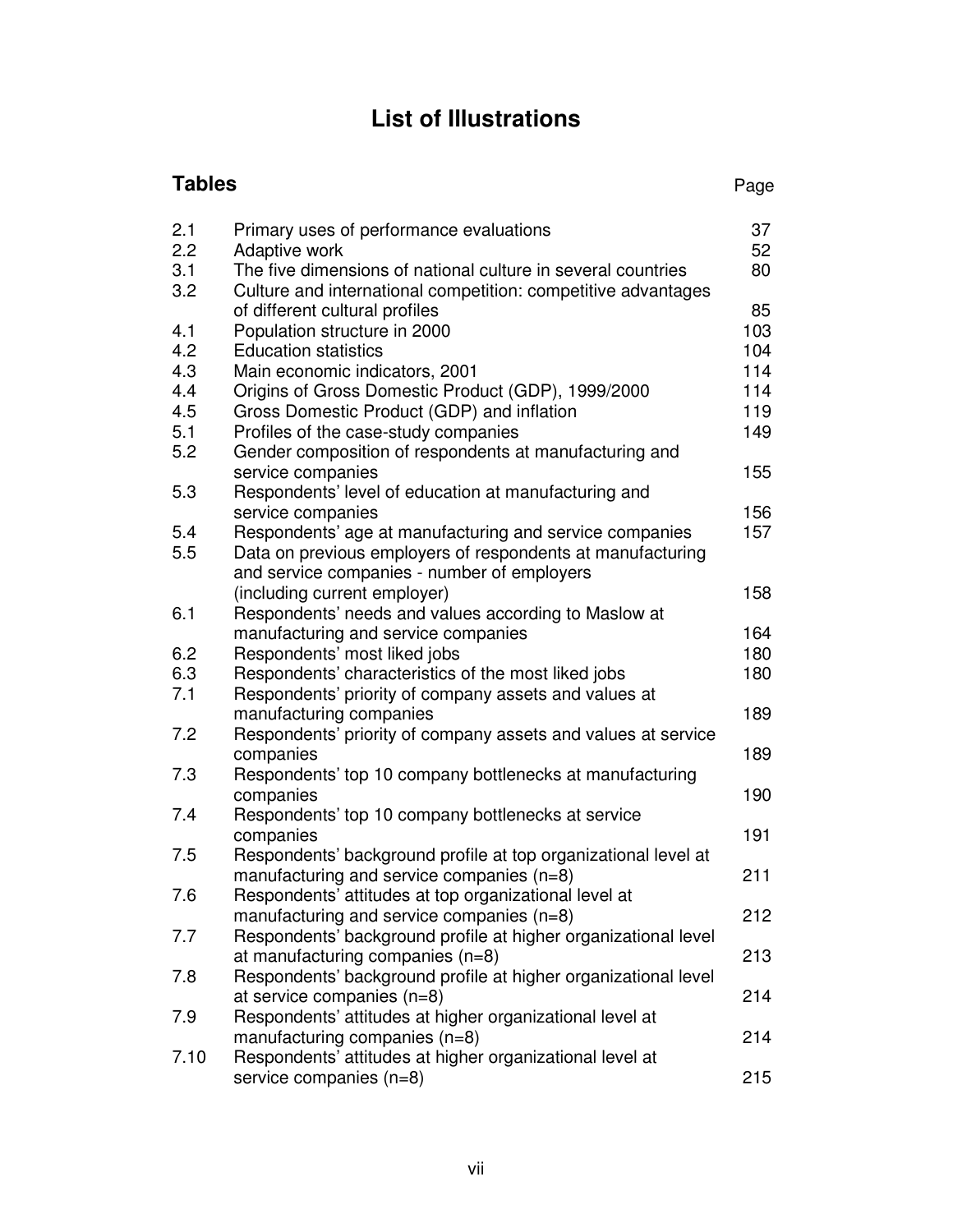| 7.11 | Respondents' background profile at middle organizational level<br>at manufacturing and service companies $(n=10)$ | 216 |
|------|-------------------------------------------------------------------------------------------------------------------|-----|
| 7.12 | Respondents' attitudes at middle organizational level at                                                          |     |
|      | manufacturing and service companies $(n=10)$                                                                      | 216 |
| 7.13 | Respondents' background profile at lower organizational level                                                     |     |
|      | at manufacturing and service companies $(n=14)$                                                                   | 216 |
| 7.14 | Respondents' attitudes at lower organizational level at                                                           |     |
|      | manufacturing and service companies $(n=14)$                                                                      | 217 |
| 8.1  | Respondents' progressiveness and ambitiousness                                                                    | 231 |
| 8.2  | HR managers' background profile at manufacturing companies                                                        |     |
|      | $(n=4)$                                                                                                           | 237 |
| 8.3  | HR managers' background profile at service companies (n=4)                                                        | 237 |
| 8.4  | HR managers' attitudes at manufacturing companies $(n=4)$                                                         | 238 |
| 8.5  | HR managers' attitudes at service companies $(n=4)$                                                               | 238 |
| 8.6  | Respondents' top 15 characteristics of the ideal boss at                                                          |     |
|      | manufacturing and service companies                                                                               | 240 |
| 8.7  | Respondents' top 10 characteristics of the ideal employee at                                                      |     |
|      | manufacturing and service companies                                                                               | 241 |
| 8.8  | Priority of respondents' job motivators at manufacturing and                                                      |     |
|      | service companies                                                                                                 | 242 |
| 8.9  | Respondents' top 10 HR bottlenecks at manufacturing                                                               |     |
|      | companies                                                                                                         | 243 |
| 8.10 | Respondent's top 10 HR bottlenecks at service companies                                                           | 244 |
|      |                                                                                                                   |     |

## **Figures**

| 3.1 | Three levels of uniqueness in human mental programming         | 73 |
|-----|----------------------------------------------------------------|----|
| 3.2 | The nature of cultural differences: the national, occupational |    |
|     | and organizational levels                                      | 83 |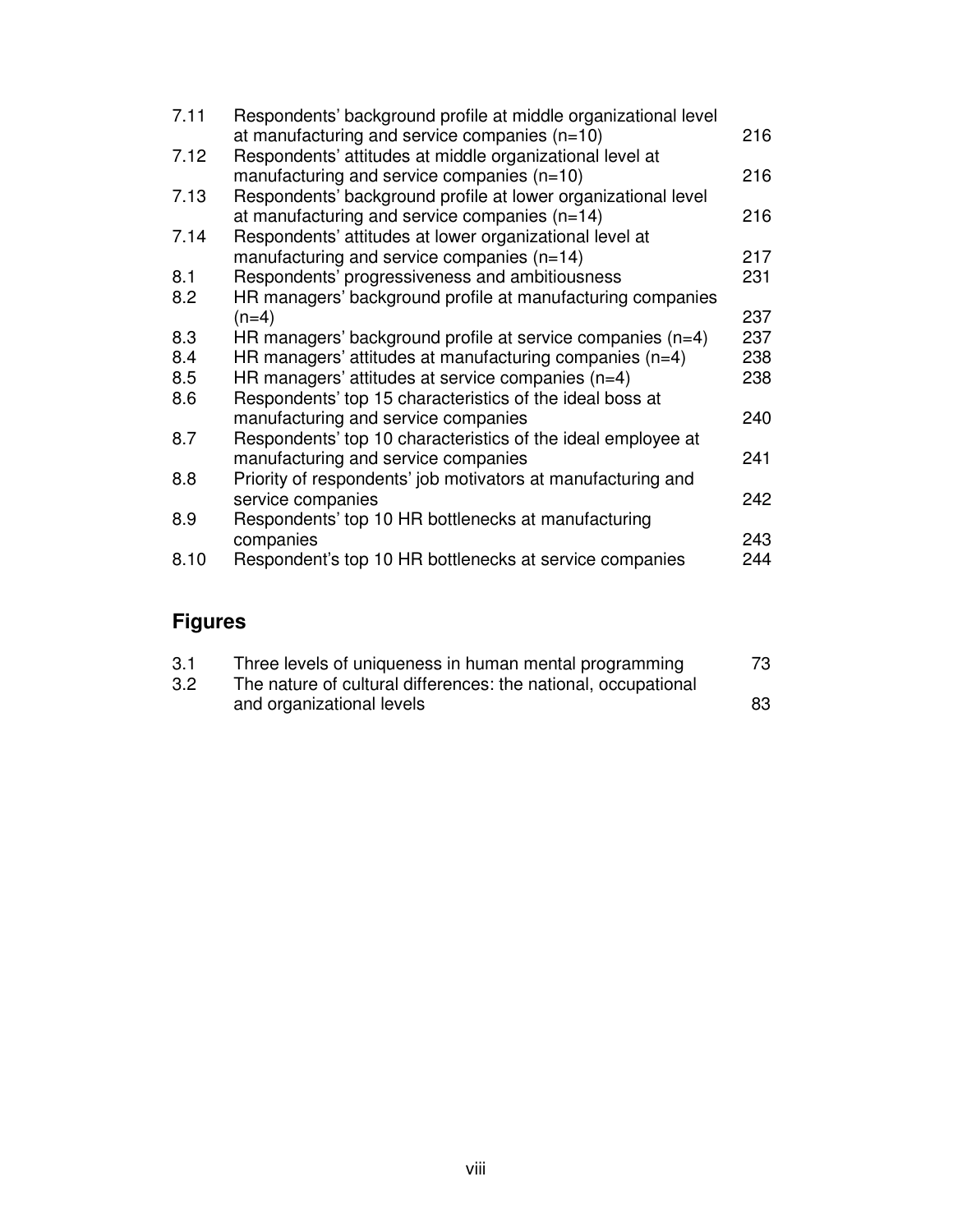#### **Glossary**

- **Abyssinia** The old name for Ethiopia, given by the Greeks a long time ago. The state of Abyssinia is said to be more than 3000 years old. The Europeans stopped using the name Abyssinia and started using the name Ethiopia around the twelfth century. The name Ethiopia is also found in the Old Testament of the Bible, indicating that Ethiopia is an ancient state. According to some historians, the geographical boundaries that are covered in the Bible are not the same as the ones that are found in Ethiopia nowadays. Some historians say that the name Ethiopia covered a larger geographical area than at present, and might have included areas as far as Yemen, Eritrea, Djibouti, Somalia, and some parts of Sudan (Ayenew, 2003).
- **Anxiety** A diffuse state of being uneasy or worried about what may happen (Hofstede, 1997, 260).
- **Attitudes** Evaluative statements of judgments concerning objects, people or events (Robbins, 1998, 140). Attitudes have: (a) a cognitive component; the opinion or belief segment of an attitude, (b) an affective component; the emotional or feeling segment of an attitude, and (c) a behavioral component; an intention to behave in a certain way toward someone or something.
- **Benefits** Indirect financial and non-financial payments employees receive for continuing their employment with the company (Dessler, 2003, 527).
- **Birr** The Ethiopian monetary unit, composed of 100 cents. Introduced officially in 1976, replacing the Ethiopian dollar (Ofcansky and La Verle, 1991).
- **Bonus** A grant of money as a gratuity to workers. A special earned payment based on for example production. Anything welcome that one receives over and above what is expected or usual (Webster, 1991, 110). Additional money based on the financial performance of the organization, unit of the organization, or an individual (Psychology, 2002).
- **Business Partner** A business partner is the sum of: a strategic partner, an administrative expert, an employee champion, and a change agent (Ulrich, 1997, 37).
- **Career Planning and Development** The deliberate process through which a person becomes aware of personal career-related attributes and the lifelong series of stages that contribute to his or her career fulfillment (Dessler, 2003, 274).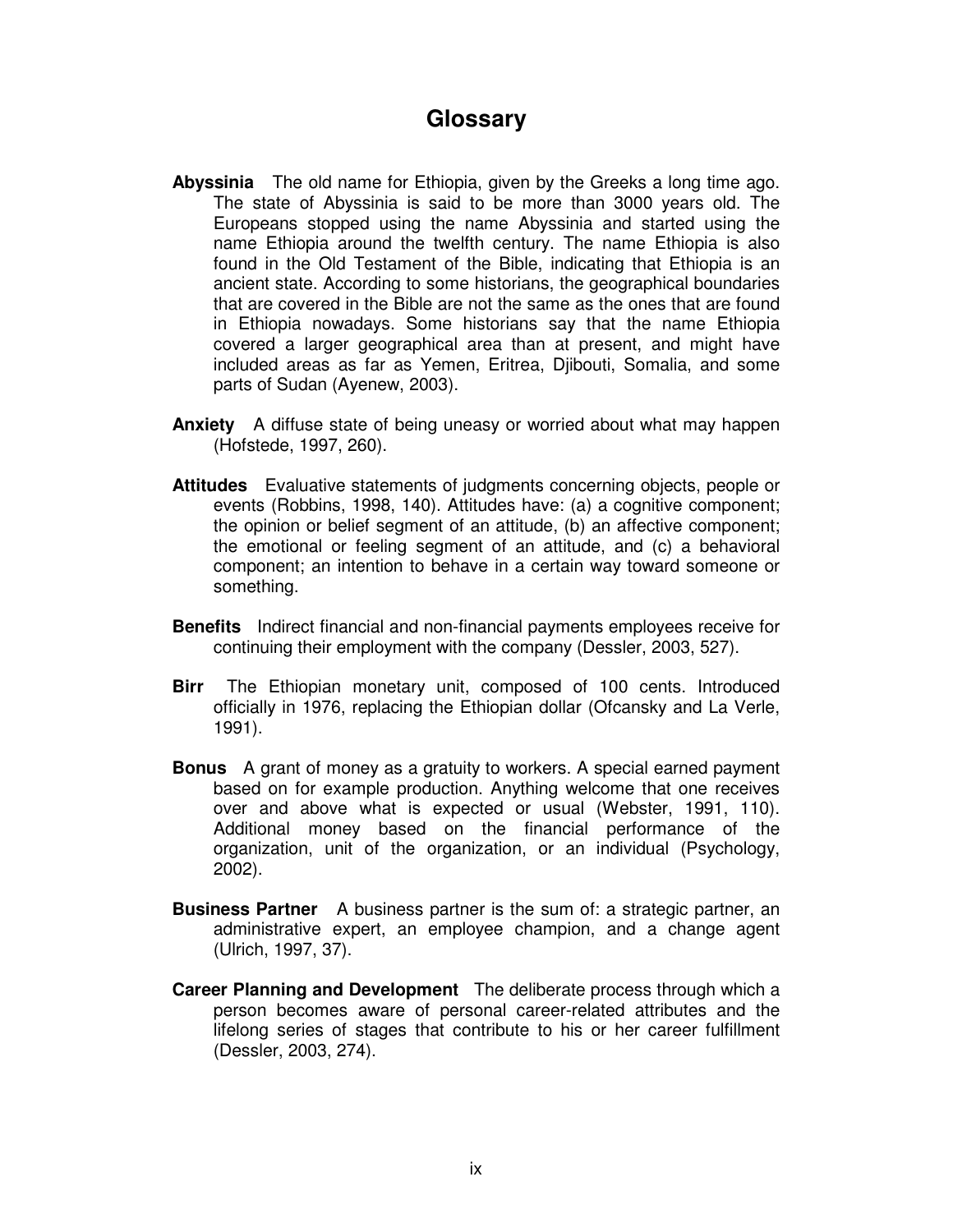- **Collective Bargaining** The process through which representatives of management and the union meet to negotiate a labor agreement (Dessler, 2003, 528).
- **Collectivism** The opposite of individualism; together, they form one of the dimensions of national culture. Collectivism stands for a society in which people from birth onwards are integrated into strong, cohesive in-groups, which throughout people's lifetime continue to protect them in exchange for unquestioning loyalty (Hofstede, 1997, 260).
- **Commission** A percentage paid to an agent or employee on the business which he transacts (Webster, 1991, 197).
- **Commitment** An employee's identification with an agreement to pursue the company's or the unit's mission (Dessler, 2003, 528).
- **Compensation** See *Employee Compensation*.
- **Core Values** The primary or dominant values that are accepted throughout the organization (Robbins, 1998, 597). Core values govern the fundamental beliefs, attitudes, and acceptance behaviors that a group holds most deeply and widely, those that define its culture (Scarborough, 2001, 2).
- **Corporate Culture** See *Organizational Culture*.
- **Corruption** The state of being or becoming decayed (Webster, 1991, 219). Lack of integrity or honesty; especially susceptibility to bribery; use of a position of trust for dishonest gain (Princeton University, 1997).
- **Cultural Myopia** The firm's failure to understand host-country cultural differences that require different approaches to marketing and management (Hill, 2000, 567).
- **Culture** The set of values, attitudes, and beliefs shared by a group, which sets the standards of behavior required for continued acceptance and successful participation in that group (Scarborough, 2001, 1). The collective programming of the mind, which distinguishes the members of one group or category of people from another (Hofstede, 1997, 5). The complex whole that includes knowledge, belief, art, morals, law, custom, and other capabilities acquired by a person as a member of society (Hill, 2000, 675). A culture is the behavioral norms that a group, at a certain time and place, have agreed upon to survive and coexist (Elashmawi and Harris, 1998, 59). Elements in a culture are: language, nonverbal communication, space and time orientation, religion and belief systems, pattern of thinking, self-images, set of values, material culture, and aesthetics (Elashmawi and Harris, 1998, 59).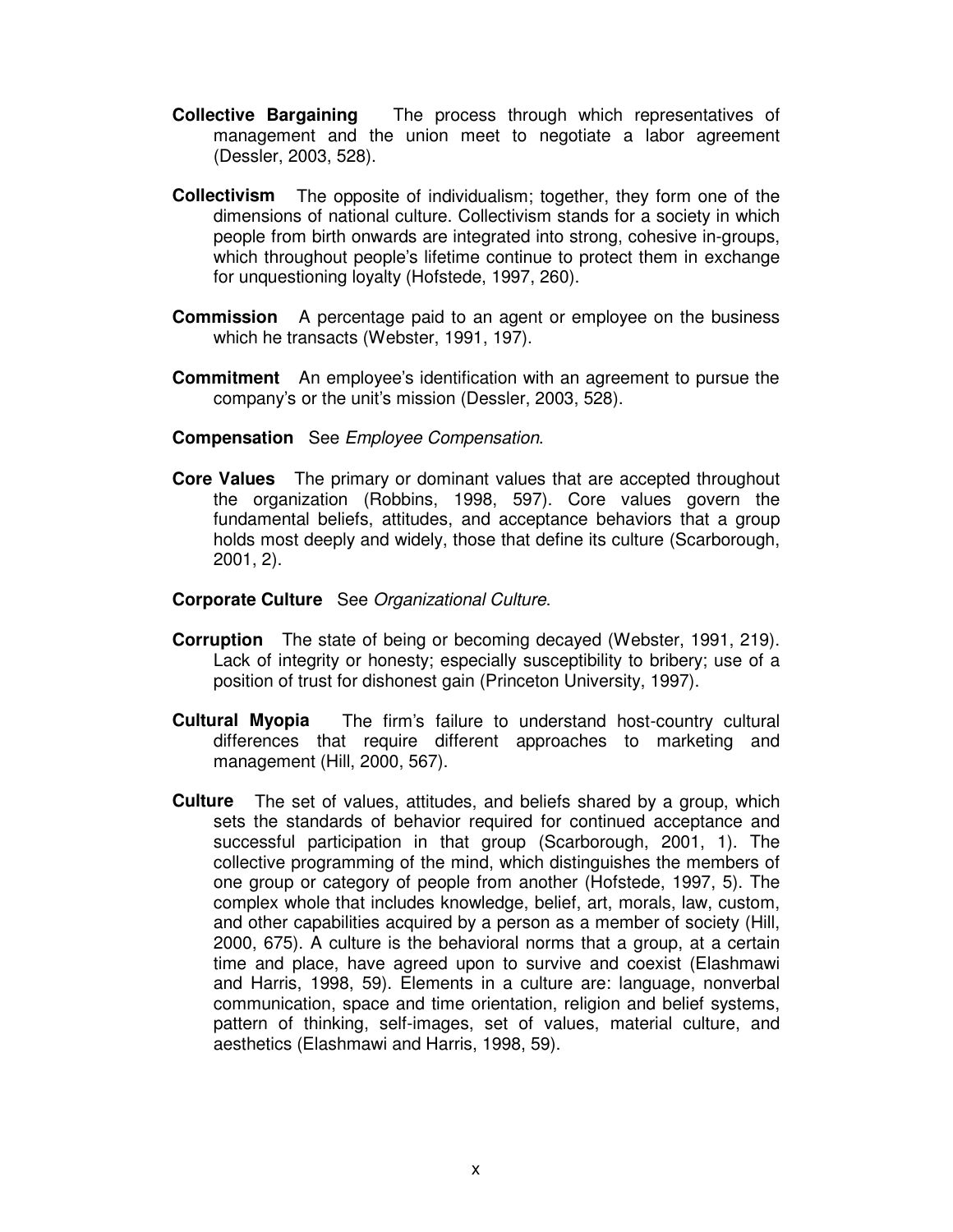**De Facto** Maintaining effective control although not permanently and constitutionally established, or not fully recognized by other states; *the de facto government* (Webster, 1991, 251).

**De Jure** Legally, by right; lawful (Webster, 1991, 253).

- **Derg** Formed in June 1974 and composed of a substantial body of young military officers, none above the rank of major, drawn from the main units of the army, air force, navy, and police. The Derg's membership ranged from perhaps 106 to 120 or more. New officers were never admitted, whereas original members were continuously eliminated, especially during the Derg's early years. Its inner workings were almost never disclosed. Known at first as the Coordinating Committee of the Armed Forces, Police and Territorial Army, after September 1974 it was known as the Provisional Military Administrative Council (PMAC), or simply as the Derg (Amharic for "Committee" or "Council"), a term derived from Gi'iz and little used before the 1974 revolution. The Derg lasted officially from June 1974 to September 1987, when the People's Democratic Republic of Ethiopia came into being (Ofcansky and La Verle, 1991).
- **Direct Financial Payments** Pay in the form of wages, salaries, incentives, commissions, and bonuses (Dessler, 2003, 529).
- **Doctor of Business Administration (DBA)** A professional doctorate for a manager which aims to help their career in a way that a PhD cannot (Perry, 2001).
- **Effectiveness** Achievement of goals (Robbins, 1998, 23).
- **Efficiency** The ratio of effective output to the input required to achieve it (Robbins, 1998, 23).
- **Employee Compensation** All forms of pay or rewards going to employees and arising from their employment (Dessler, 2003, 528).
- **Employee Productivity** The productivity of employees (see also *Productivity*). Employee productivity is the measure of how individual employees, performing similar tasks and activities, compare to each other and to the employees of other companies in terms of their respective accomplishments (Retrac, 2002).
- **Empowerment** Putting employees in charge of what they do (Robbins, 1998, 379).
- **Ethiopian Calendar Year** The Ethiopian year consists of 365 days, divided into twelve months of thirty days each plus one additional month of five days (six in leap years). Ethiopian New Year's day falls on September 11 and the year ends the following September 10, according to the Gregorian (Western) calendar (Ofcansky and La Verle, 1991).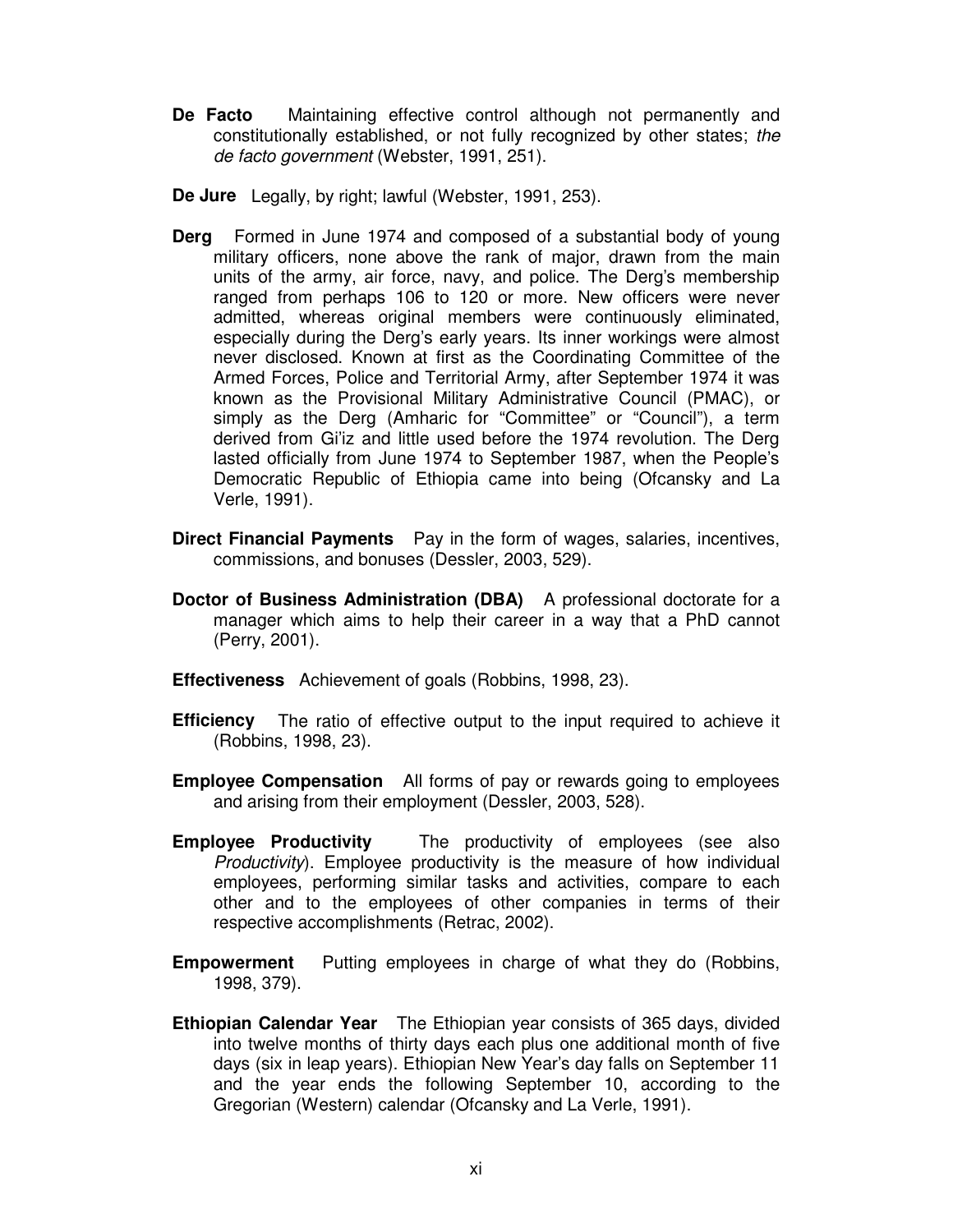- **Ethiopian Fiscal Year** Based on the Ethiopian calendar year. Corresponds to July 8 to July 7, seven years behind the Gregorian (Western) calendar through December 31, and eight years behind thereafter (Ofcansky and La Verle, 1991). See also *Ethiopian Calendar Year.*
- **Excise Tax** A tax levied by the federal and state government upon the manufacture, sale, or consumption of certain commodities, or a tax levied on the right, privilege, or permission to engage in a certain business, trade, occupation, or sport (Webster, 1991, BD-40).
- **Extended Family** A family group including relatives to the second and third degree (or beyond), like grandparents, uncles, aunts, and cousins (Hofstede, 1997, 261).
- **Extrinsic Rewards** Extrinsic rewards do not come from the work itself, they are given by supervisors to ensure that work is done properly and that the rules are followed. They include things like salaries, bonuses, commissions, perks, benefits, and cash awards (Thomas, 2000, 6).
- **Femininity** The opposite of masculinity; together they form one of the dimensions of national culture. Femininity stands for a society in which social gender roles overlap: both men and women are supposed to be modest, tender, and concerned with the quality of life (Hofstede, 1997, 261). See also *Quality of Life*.
- **Flextime** A plan whereby employees build their workday around a core of midday hours (Robbins, 1998, 234).
- **Gender** In the social sciences, the term 'gender' has been introduced to refer to the differences between women and men without strictly biological connotations. These are socially constructed differences between the two sexes that are not caused by biological sexual differences. Gender relations are the rules, traditions, and social relationships in societies and cultures, which together determine what is considered 'feminine' and what 'masculine', and how power is allocated between, and used differently by, women and men. Gender refers to a social construction of femininity and masculinity, which carries over time and place and is enacted through learned, rather than innate, behavior (Macdonald, Sprenger, and Dubel, 1997, 10).
- **Globalization** Trend away from distinct national economic units and toward one huge global market (Hill, 2000, 677).
- **Gross Domestic Product (GDP)** The market value of a country's output attributable to factors of production located in the country's territory (Hill, 2000, 677).
- **Human Capital** The knowledge, education, training, skills and expertise of a firm's workers (Dessler, 2003, 530).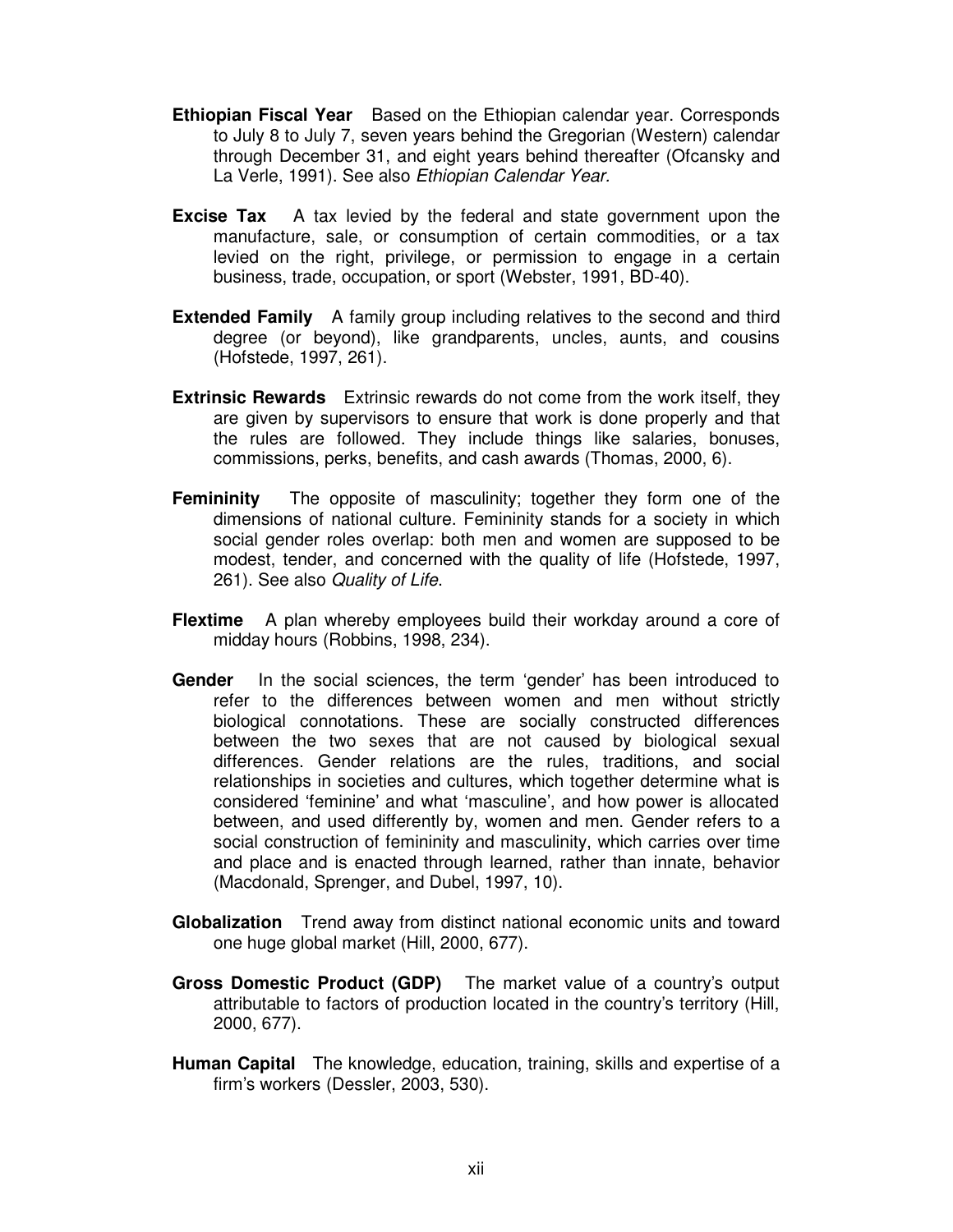- **Human Resource Management (HRM)** Activities an organization conducts to use its human resources effectively (Hill, 2000, 678). The aspect of management that concerns the coordination of all aspects of employment including hiring, training, compensating, motivating, disciplining, and all day-to-day interactions. Formerly this function was called personnel administration, employee relations, or industrial relations (Pell, 2001, 312). The policies and practices involved in carrying out the 'people' or human resource aspects of a management position, including recruiting, screening, training, rewarding, and appraising (Dessler, 2003, 530).
- **Human Resource (HR) Planning**  Also called employment or personnel planning – The process of deciding what positions the firm will have to fill, and how to fill them (Dessler, 2003, 90).
- **Human Resource (HR) Strategy** The researcher defined human resource strategy as the actions the HR manager and other company managers take to attain company's HR goals.
- **Incentives** Inciting to action; Incentive schemes to secure higher production (Webster, 1991, 489). Short-term incentives include cash or stock bonuses. Long-term incentives are often stock options.
- **Indirect Financial Payments** Pay in the form of financial benefits such as insurances (Dessler, 2003, 530).
- **Individualism** The opposite of collectivism; together, they form one of the dimensions of national culture. Individualism stands for a society in which the ties between individuals are loose: everyone is expected to look after himself or herself and his or her immediate family only (Hofstede, 1997, 261).
- **Industrial Relations** The relationships among the worker, the union, and the employer (Dessler, 2003, 467).
- **Innovation** A new idea applied to initiating or improving a product, process, or service (Robbins, 1998, 646). The development of new products, processes, organizations, management practices, and strategies (Hill, 2002, 678).
- **Intrinsic Rewards** Intrinsic rewards come to the worker directly from the work they do – satisfactions like pride in workmanship or the sense that they are helping the customer (Thomas, 2000, 7).
- **Job Analysis** Developing a detailed description of the tasks involved in a job, determining the relationship of a given job to other jobs, and ascertaining the knowledge, skills, and abilities necessary for an employee to perform the job successfully (Robbins, 1888, 552).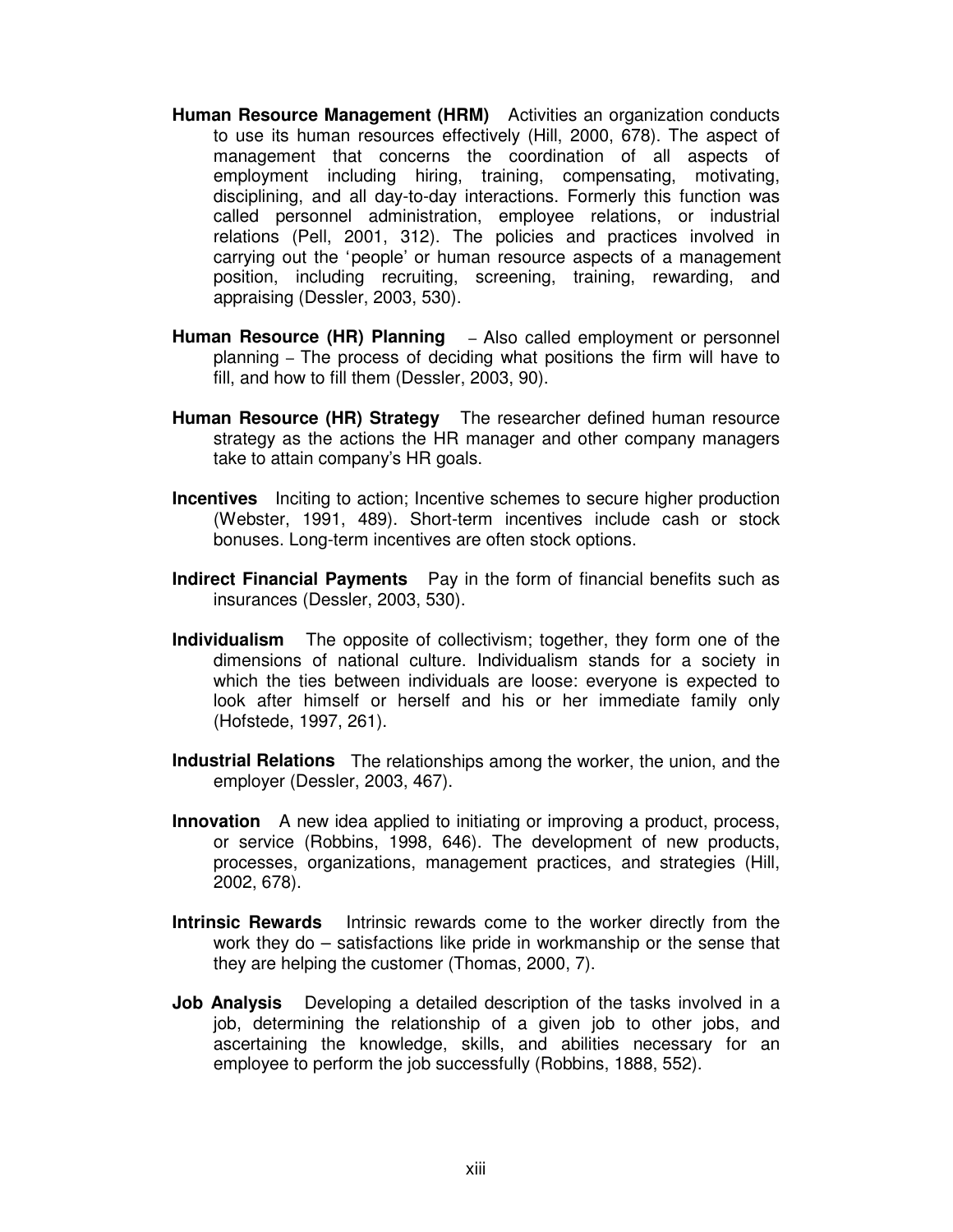- **Job Description** A list of job duties, responsibilities, reporting relationships, working conditions, and supervisory responsibilities (Dessler, 2003, 531). The job description is a part of the *Job Analysis*.
- **Knowledge** The state of knowing, cognition. Understanding (Webster, 1991, 544).
- **Knowledge Management (KM)** A newly emerging, interdisciplinary business model dealing with all aspects of knowledge in the context of the firm, including knowledge creation, codification, sharing, and how these activities promote learning and innovation. In practice, knowledge management encompasses both technological tools and organizational routines in overlapping parts (Gotcha, 1999).
- **Labor Costs** Labor costs are a calculation of how much a company pays for its people and how much they produce (Pfeffer, 2001, 144).
- **Labor Rates** Labor rates are straight wages divided by time (Pfeffer, 2001, 144).
- **Leadership** The ability to influence a group toward the achievement of goals (Robbins, 1998, 347). There is no general agreement on the best way to define leadership, but most definitions imply that it is, at least in part, a process of exerting positive influence over other persons. Leadership involves influencing people to exert more effort in some task or to change their behavior (Wexley and Yukl, 1984, 159). Leadership is about coping with change (Kotter, 1998, 37).
- **Long-term Orientation** The opposite of short-term orientation; together they form a dimension of national culture originally labeled 'Confucian dynamism'. Long-term orientation stands for the fostering of virtues oriented towards future rewards, in particular perseverance and thrift (Hofstede, 1997, 261).
- **Machiavellism** The political doctrine of Machiavelli, which denies the relevance of morality in political affairs and holds that craft and deceit are justified in pursuing and maintaining political power (The American Heritage Dictionary of the English Language, 2000). The degree to which an individual is pragmatic, maintains emotional distance, and believes that ends can justify means (Robbins, 1998, 58).
- **Management** Individuals who achieve goals through other people (Robbins, 1998, 2). Management is about coping with complexity. Its practices and procedures are largely a response to the emergency or large, complex organizations in the twentieth century (Kotter, 1998, 37).
- **Management Development** Any attempt to improve current or future management performance by imparting knowledge, changing attitudes, or increasing skills (Dessler, 2003, 531).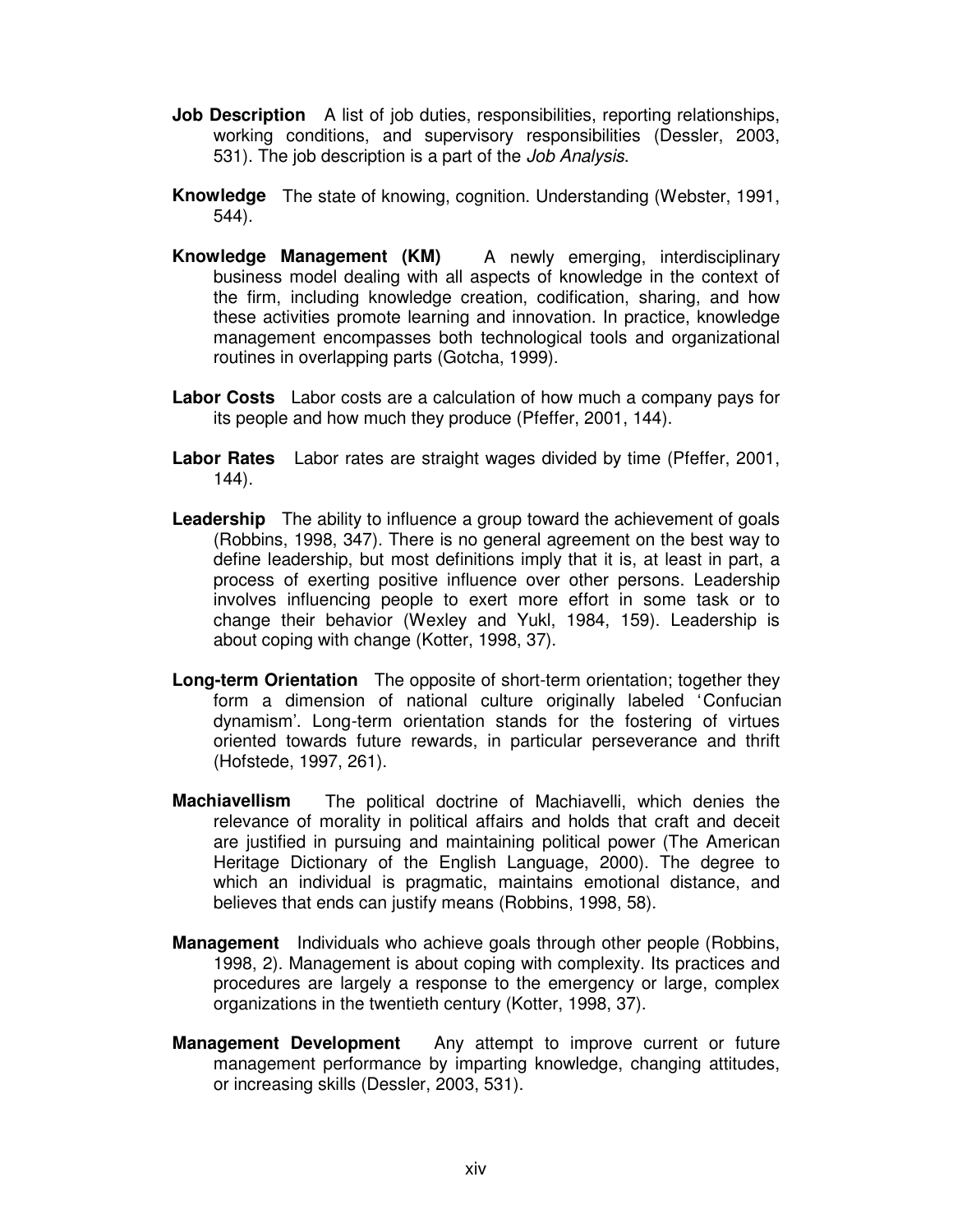- **Masculinity** The opposite of femininity; together they form one of the dimensions of national culture. Masculinity stands for a society in which social gender roles are clear and distinct: men are supposed to be assertive, tough, and focused on material success; women are supposed to be more modest, tender, and concerned with the quality of life (Hofstede, 1997, 262). See also *Quantity of Life*.
- **Merit Pay** Also called merit raise Any salary increase awarded to an employee based on his or her individual performance (Dessler, 2003, 531). Pay raises based on the employee's performance and productivity (Psychology, 2002).
- **Modern Elite** In contrast to the *traditional elite*, whose members are the political, spiritual and sometimes religious heads of families, clans, and ethnic communities, the dominant characteristic of the modern elite is that of acquiring Western education (Ukpabi, 1990, 22-23). See also *Traditional Elite.*
- **National Culture** The collective programming of the mind acquired by growing up in a particular country (Hofstede,1997, 262).
- **Nepotism** Favoritism shown in the advancement of relatives especially by appointing them to offices for reasons other than personal worth (Webster, 1991, 671).
- **Organizational Behavior (OB)** A field of study that investigates the impact that individuals, groups, and structure have on behavior within organizations, for the purpose of applying such knowledge toward improving an organization's effectiveness (Robbins, 1998, 7).
- **Organizational Climate** Organizational climate is a measure of the extent to which people's expectations about what it should be like to work in an organization are being met (Bowditch and Buono, 1997, 299).
- **Organizational Culture** Also called *Corporate Culture* The shared pattern of beliefs, assumptions, and expectations held by organizational members, and their characteristic way of perceiving the organization's artifacts and environment, and its norms, roles, and values as they exist outside the individual (Bowditch and Buono, 1997, 286). A common perception held by the organization's members; a system of shared meaning (Robbins, 1998, 595). The collective programming of the mind which distinguishes the members of one organization from another (Hofstede, 1997, 262).
- **Piece-rate Pay Plans** See also *Piecework* Workers are paid a fixed sum for each unit of production completed (Robbins, 1998, 215).
- **Piecework** See also *Piece-rate Pay Plans* A system of pay based on the number of items processed by each individual worker in a unit of time, such as items per hour or items per day (Dessler, 2003, 532).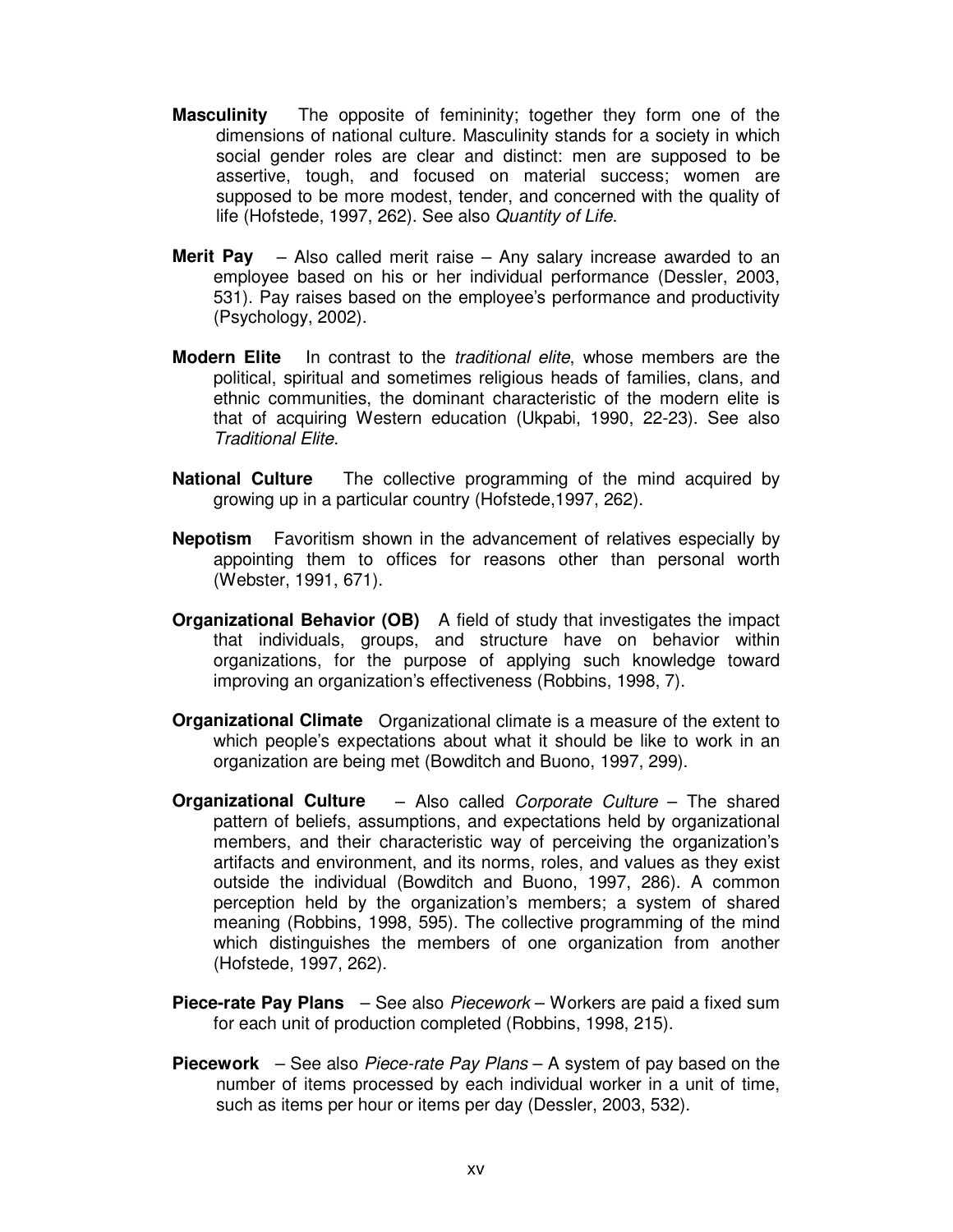- **Power Distance** The extent to which the less powerful members of institutions and organizations within a country expect and accept that power is distributed unequally. One of the dimensions of national culture; ranges from small to large (Hofstede, 1997, 262).
- **Productivity** Productivity implies doing high-quality work with great efficiency. The actual productivity formula today is rather complicated in some operations, but in essence, productivity still means output per man-hour (Sibson, 1994, 6). Productivity is a performance measure including effectiveness and efficiency. An organization is productive if it achieves its goals and does so by transferring inputs into outputs at the lowest cost. As such, productivity implies concern for both *effectiveness* and *efficiency* (Robbins, 1998, 23). Productivity is the average output produced by input(s)  $-$  a combination of human and capital resource (known as Total Factor Productivity). At a macro-economic level, the majority of productivity indices involve measures relating to per capita GDP, with an increasing recognition of the greater sensitivity of GDP per capita per hour (Investors in People UK, 2001, 1).
- **Quality of Life** A national culture attribute that emphasizes relationships and concern for others (Robbins, 1998, 138).
- **Quantity of Life** A national culture attribute describing the extent to which societal values are characterized by assertiveness and materialism (Robbins, 1998, 138).
- **Recruitment** The process of generating leads, inviting candidates, interviewing candidates, making offers, and hiring (based on: Dessler, 2003, 98).
- **Relationship Orientated** Fiedler labels an individual 'relationship oriented' if an individual is primarily interested in good relations with co-workers, where even the least preferred co-worker is described in relatively positive terms (Robbins, 1998, 355).
- **Rural** Relating to, or characteristic of the country or of people living in the country (Webster, 1991, 872). Rural is the opposite of urban.
- **Short-term Orientation** The opposite of long-term orientation; together, they form a dimension of national culture originally labeled 'Confucian dynamism'. Short-term orientation stands for the fostering of virtues related to the past and present, in particular respect for tradition, preservation of 'face', and fulfilling social obligations (Hofstede, 1997, 262).
- **Socialization** The acquisition of the values and practices belonging to a culture, by participating in that culture (Hofstede, 1997, 263).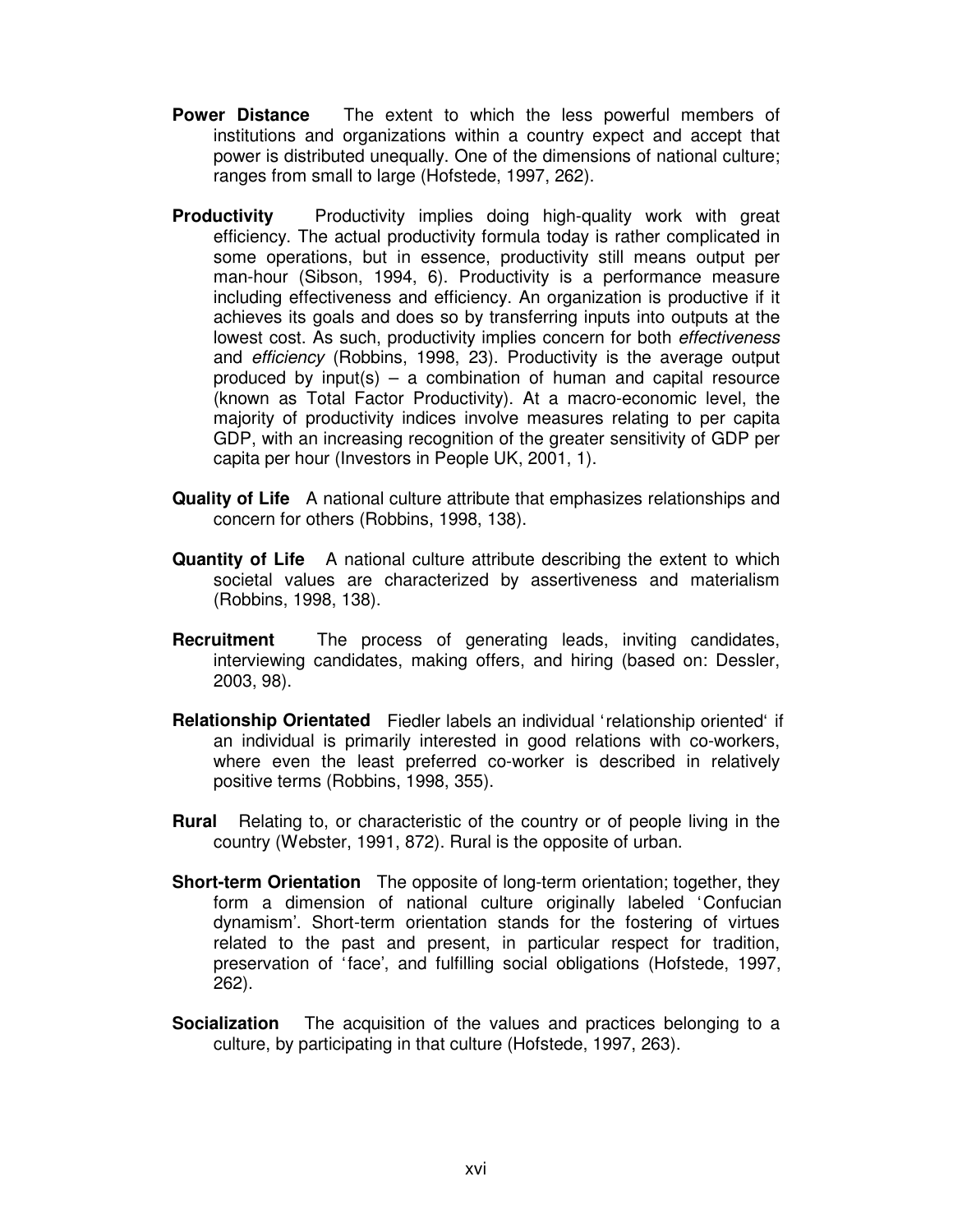- **Strategic Human Resource Management** The linking of HRM with strategic goals and objectives in order to improve business performance and develop organizational cultures that foster innovation and flexibility (Dessler, 2003, 534).
- **Strategy** Actions managers take to attain the firm's goals (Hill, 2000, 681). The company's long-term plan for how it will balance its internal strengths and weaknesses with its external opportunities and threats to maintain a competitive advantage (Dessler, 2003, 6).
- **Subsistence Economy** An economy not based on money and in which there is little or no buying and selling, though there may be bartering (Webster, 1991, 987).
- **SWOT Analysis** The overall evaluation of a company's strengths, weaknesses, opportunities, and threats (Kotler, 2000, 76).
- **Task Orientated** Fiedler labels an individual 'task oriented' if an individual is primarily interested in productivity (Robbins, 1998, 355).
- **Traditional Elite** In traditional society in Africa, the leaders often elders in family clans – form a distinct group; called the traditional elite. The main criterion for joining the traditional elite class is old age itself (Ukpabi, 1990, 22-23). See also *Modern Elite.*
- **Uncertainty Avoidance** The extent to which members of a culture feel threatened by uncertain or unknown situations. One of the dimensions of national culture; ranges from weak to strong (Hofstede, 1997, 263). The degree to which people in a country prefer structured over unstructured situations. In countries that score high on uncertainty avoidance, people have an increased level of anxiety, which manifests itself in greater nervousness, stress, and aggressiveness (Robbins, 1998, 138).
- **Urban** Relating to, belonging to or characteristic of a city or town or of people living in a city or town (Webster, 1991, 1082). Urban is the opposite of rural.
- **Values** Basic convictions that a specific mode of conduct or end-state of existence is personally or socially preferable to an opposite or converse mode of conduct or end-state of existence (Robbins, 1998, 132). Broad tendencies to prefer certain states of affair over others (Hofstede, 1997, 263).
- **Workforce Diversity** The increasing heterogeneity of organizations with the inclusion of different groups (Robbins, 1998, 13).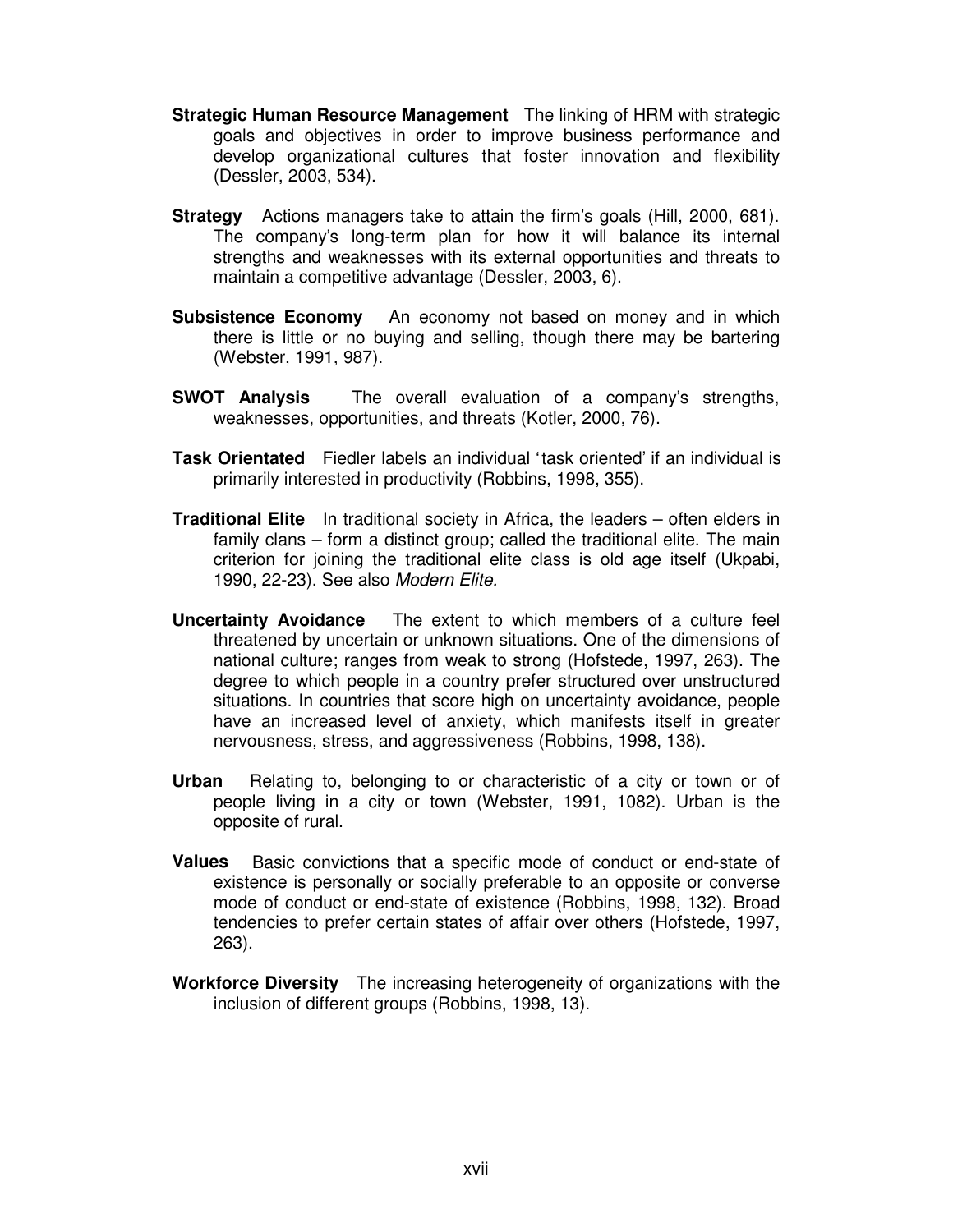## **List of Abbreviations**

| AAU           | <b>Addis Ababa University</b>                               |
|---------------|-------------------------------------------------------------|
| <b>ADLI</b>   | Agricultural-Development Led Industrialization              |
| <b>ANDM</b>   | <b>Amhara National Democratic Movement</b>                  |
| <b>CELU</b>   | The Confederation of Ethiopian Labor Unions                 |
| CEO           | <b>Chief Executive Officer</b>                              |
| <b>CETU</b>   | The Confederation of Ethiopian Trade Unions                 |
| <b>DBA</b>    | Doctor of Business Administration                           |
| <b>EEA</b>    | The Ethiopian Economic Association                          |
| <b>EIA</b>    | <b>Ethiopian Investment Authority</b>                       |
| <b>EIIPD</b>  |                                                             |
|               | Ethiopian International Institute for Peace and Development |
| EMI           | Ethiopian Management Institute                              |
| <b>EMPA</b>   | The Ethiopian Management Professionals Association          |
| <b>EPA</b>    | <b>Ethiopian Privatization Authority</b>                    |
| <b>EPRDF</b>  | Ethiopian Peoples' Revolutionary Democratic Front           |
| <b>ETC</b>    | <b>Ethiopian Telecommunications Corporation</b>             |
| EU            | European Union                                              |
| FDI           | Foreign Direct Investment                                   |
| <b>FEACC</b>  | <b>Federal Ethics and Anti-Corruption Commission</b>        |
| <b>GDP</b>    | <b>Gross Domestic Product</b>                               |
| HDI           | Human Development Index                                     |
| HR            | Human Resources                                             |
| <b>HRD</b>    | Human Resources Development                                 |
| <b>HRIS</b>   | Human Resources Information System                          |
| <b>HRM</b>    | Human Resource Management                                   |
| <b>ICFTU</b>  | International Confederation of Free Trade Unions            |
| <b>ICT</b>    | Information and Communication Technology                    |
| <b>IES</b>    | Institute for Ethiopian Studies                             |
| <b>ILO</b>    | International Labor Organization                            |
| <b>IMF</b>    | <b>International Monetary Fund</b>                          |
| <b>ISI</b>    | Import-Substituting Industrialization                       |
| IT            | <b>Information Technology</b>                               |
| KM            | Knowledge Management                                        |
| <b>MNC</b>    | <b>Multinational Company</b>                                |
| <b>NGO</b>    | Non-Governmental Organization                               |
| OAU           | Organization for African Unity (now African Union)          |
| OВ            | Organizational Behavior                                     |
| OECD          | Organization for Economic Cooperation and Development       |
| <b>OPDO</b>   | Oromo People's Democratic Organization                      |
| <b>OSSREA</b> | Organization for Social Science Research in Eastern Africa  |
| <b>PA</b>     | Performance Appraisal                                       |
| <b>REWA</b>   |                                                             |
| <b>RKC</b>    | Revolutionary Ethiopian Women Association                   |
|               | <b>Robert Kennedy College</b>                               |
| <b>ROI</b>    | Return on Investment                                        |
| <b>RPI</b>    | Retail Price Index (Addis Ababa)                            |
| <b>SWOT</b>   | Strengths, Weaknesses, Opportunities, and Threats           |
| <b>TPLF</b>   | <b>Tigray People's Liberation Front</b>                     |
| UK            | United Kingdom                                              |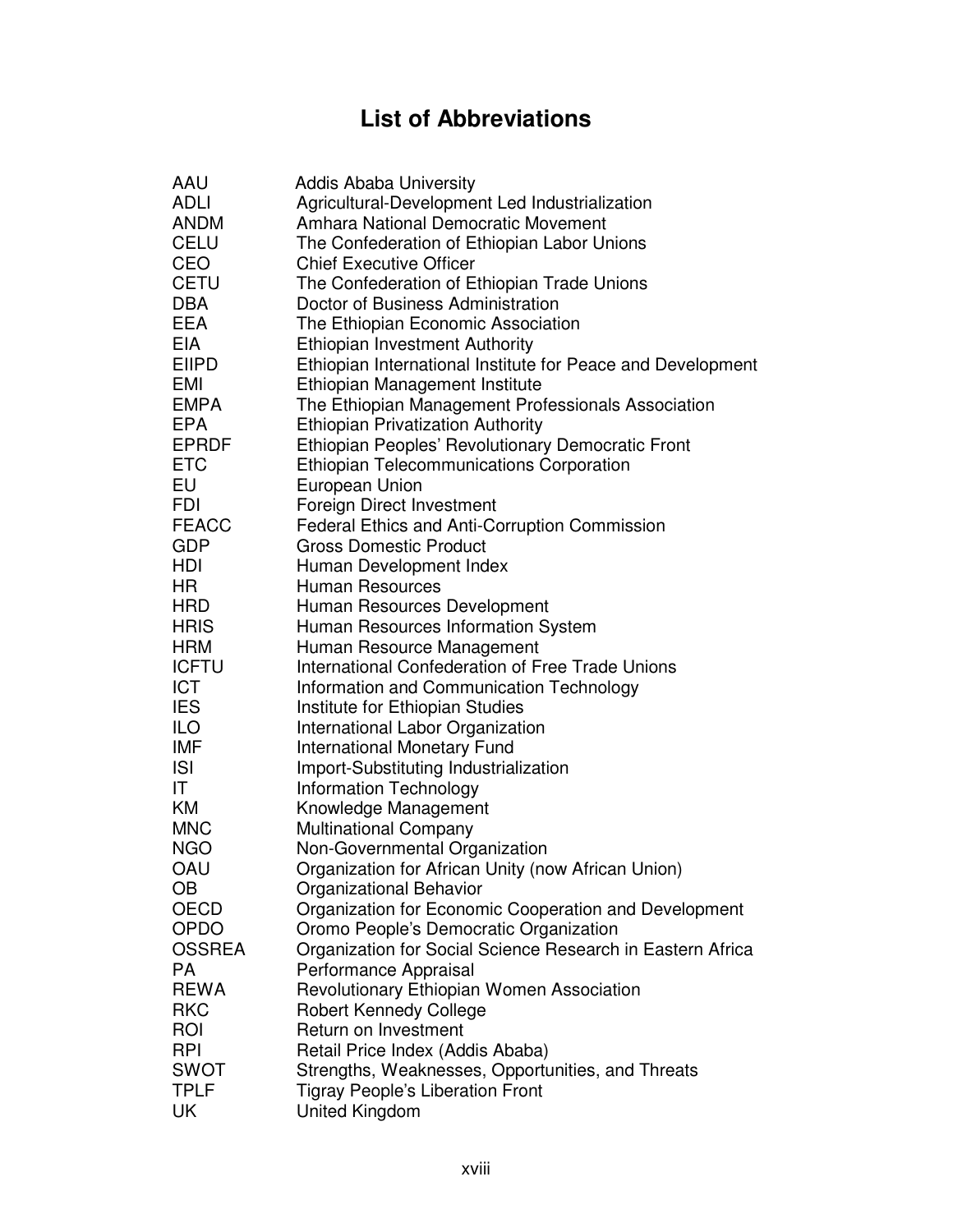| <b>UN</b>    | <b>United Nations</b>                           |
|--------------|-------------------------------------------------|
| <b>UNDP</b>  | United Nations Development Programme            |
| <b>UNECA</b> | United Nations Economic Commission for Africa   |
| <b>UNMEE</b> | United Nations Mission for Ethiopia and Eritrea |
| <b>US</b>    | <b>United States</b>                            |
| <b>WFP</b>   | <b>World Food Programme</b>                     |
| <b>WPE</b>   | Workers' Party of Ethiopia                      |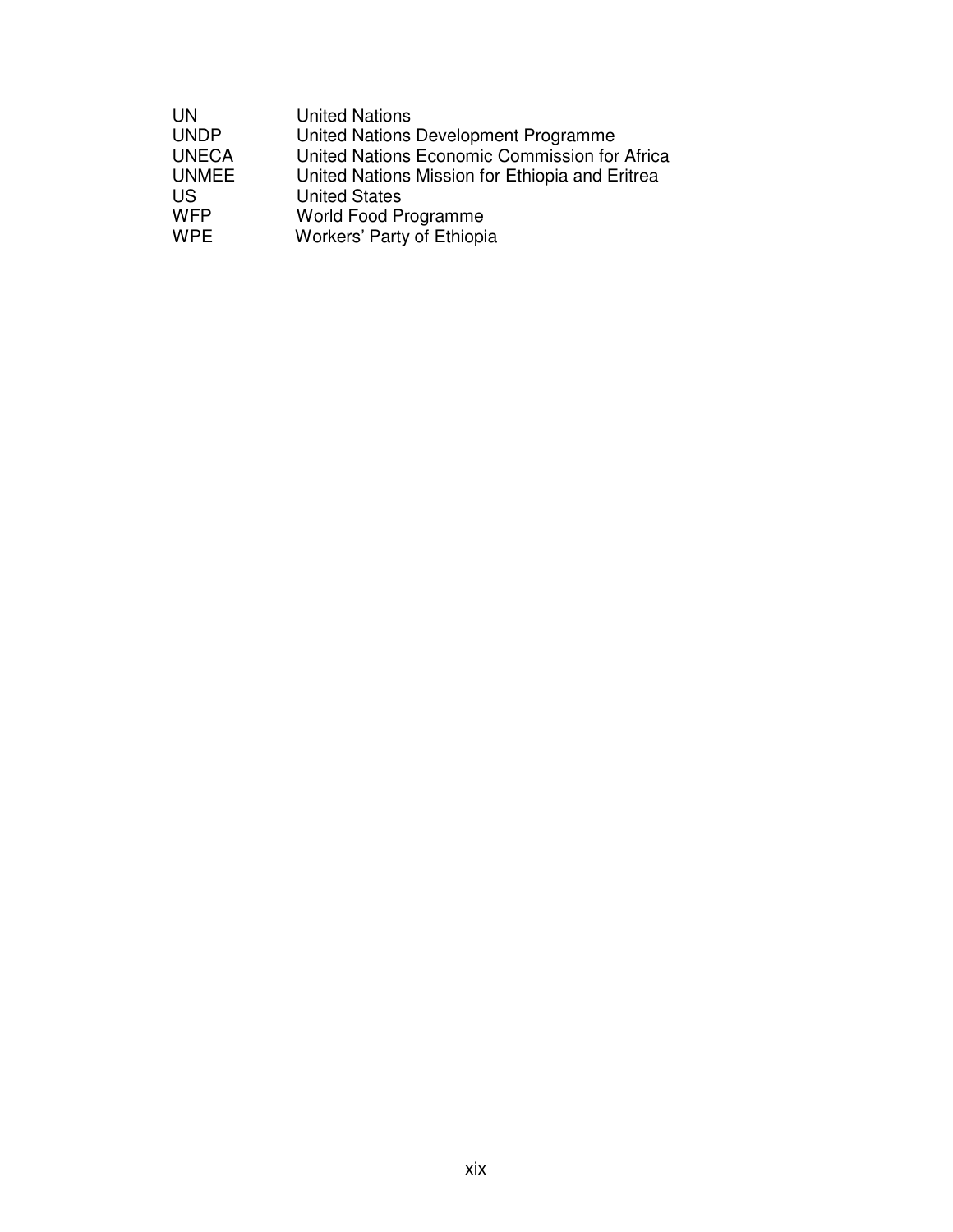## **Table of Contents**

|                                                                     | <b>ABSTRACT</b>                                                                                                                                                                                                                                                                                                                                                                                                                                                                                                                                                                                                                                                                                                                    | iii.                                                                                                                                                   |
|---------------------------------------------------------------------|------------------------------------------------------------------------------------------------------------------------------------------------------------------------------------------------------------------------------------------------------------------------------------------------------------------------------------------------------------------------------------------------------------------------------------------------------------------------------------------------------------------------------------------------------------------------------------------------------------------------------------------------------------------------------------------------------------------------------------|--------------------------------------------------------------------------------------------------------------------------------------------------------|
|                                                                     | <b>DISSERTATION COMMITTEE</b>                                                                                                                                                                                                                                                                                                                                                                                                                                                                                                                                                                                                                                                                                                      | $\mathbf v$                                                                                                                                            |
|                                                                     | <b>ACKNOWLEDGEMENTS</b>                                                                                                                                                                                                                                                                                                                                                                                                                                                                                                                                                                                                                                                                                                            | vi                                                                                                                                                     |
|                                                                     | <b>LIST OF ILLUSTRATIONS</b>                                                                                                                                                                                                                                                                                                                                                                                                                                                                                                                                                                                                                                                                                                       | vii                                                                                                                                                    |
|                                                                     | <b>GLOSSARY</b>                                                                                                                                                                                                                                                                                                                                                                                                                                                                                                                                                                                                                                                                                                                    | ix                                                                                                                                                     |
|                                                                     | <b>LIST OF ABBREVIATIONS</b>                                                                                                                                                                                                                                                                                                                                                                                                                                                                                                                                                                                                                                                                                                       | xviii                                                                                                                                                  |
|                                                                     | <b>TABLE OF CONTENTS</b>                                                                                                                                                                                                                                                                                                                                                                                                                                                                                                                                                                                                                                                                                                           | XX                                                                                                                                                     |
|                                                                     | <b>CHAPTER 1:</b><br><b>INTRODUCTION</b>                                                                                                                                                                                                                                                                                                                                                                                                                                                                                                                                                                                                                                                                                           | 1                                                                                                                                                      |
| 1.1<br>1.2<br>1.3<br>1.4<br>1.5<br>1.6<br>1.7<br>1.8<br>1.9<br>1.10 | PROBLEM DEFINITION<br>PURPOSE STATEMENT AND CENTRAL QUESTIONS<br>THEORETICAL BASE FOR THIS RESEARCH<br><b>RESEARCH FRAMEWORK</b><br>PRIOR RESEARCH ON THE TOPIC<br><b>RESEARCH QUESTIONS</b><br><b>DELIMITATIONS AND LIMITATIONS</b><br><b>METHODOLOGY</b><br>1.8.1<br><b>Qualitative Research Strategy</b><br>Role of the Researcher<br>1.8.2<br><b>Data Collection</b><br>1.8.3<br>Company and Respondent Selection<br>1.8.4<br>Data Analysis<br>1.8.5<br><b>Strategies for Validating Findings</b><br>1.8.6<br>1.8.7<br><b>Narrative Structure</b><br>1.8.8<br><b>Ethical Issues</b><br><b>Local Field Advisor</b><br>1.8.9<br>1.8.10 Writing Style<br>SIGNIFICANCE OF THIS RESEARCH<br>CONTRIBUTIONS TO KNOWLEDGE AND EXPECTED | 3<br>3<br>$\overline{4}$<br>4<br>5<br>5<br>6<br>$\overline{7}$<br>$\overline{7}$<br>$\overline{7}$<br>8<br>9<br>11<br>12<br>13<br>13<br>13<br>13<br>14 |
| 1.11                                                                | <b>OUTCOME</b><br><b>LAYOUT OF THE DISSERTATION</b>                                                                                                                                                                                                                                                                                                                                                                                                                                                                                                                                                                                                                                                                                | 14<br>15                                                                                                                                               |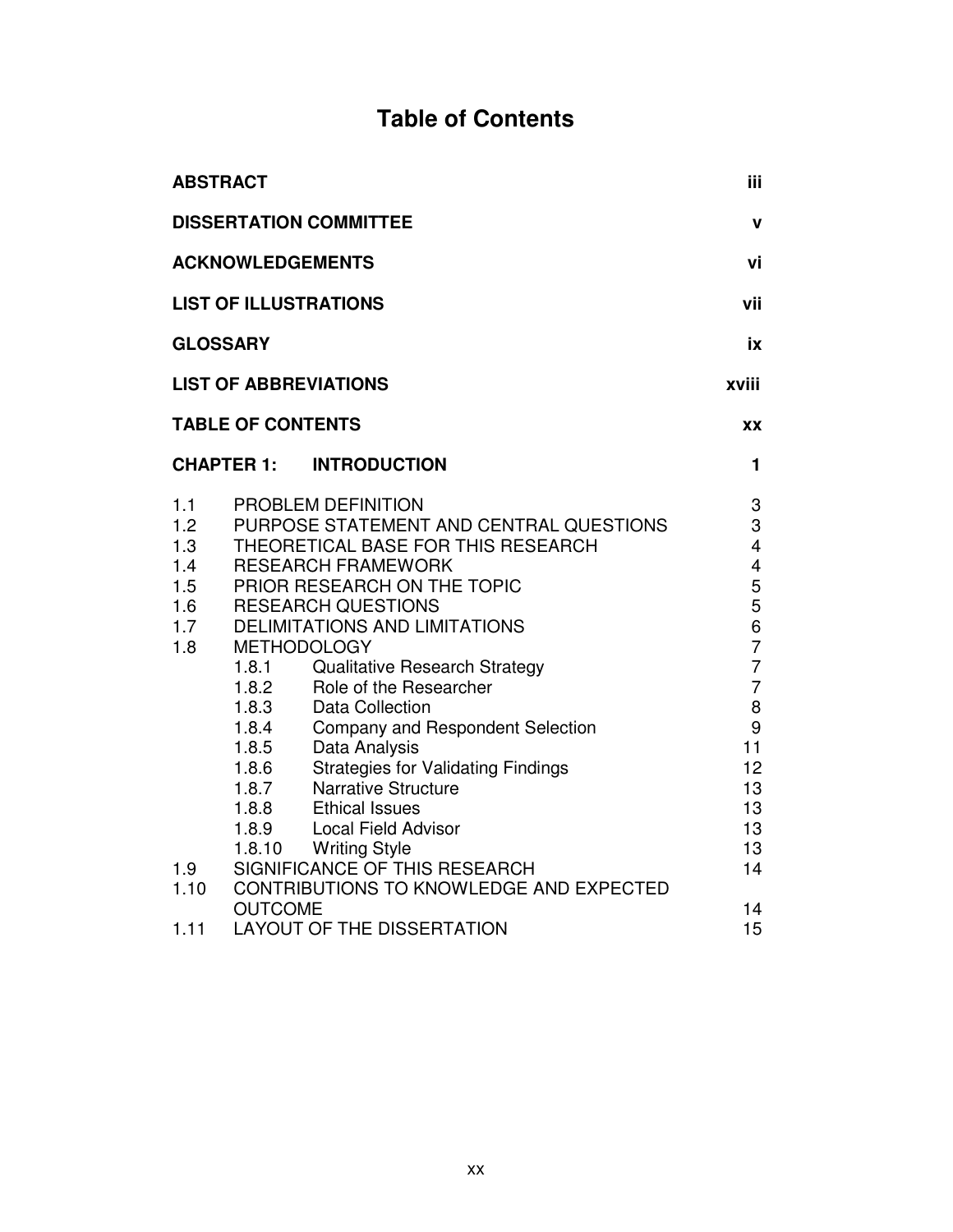| <b>THEORY AND CONCEPTS</b><br><b>CHAPTER 2: HUMAN RESOURCE MANAGEMENT IN THE WEST</b>  | 18<br>19 |
|----------------------------------------------------------------------------------------|----------|
|                                                                                        |          |
|                                                                                        |          |
| <b>INTRODUCTION</b><br>2.1                                                             | 19       |
| 2.2<br>EVOLUTION OF HUMAN RESOURCE MANAGEMENT                                          | 20       |
| 2.2.1<br>Hands                                                                         | 20       |
| 2.2.2<br>The Industrial Revolution                                                     | 21       |
| 2.2.3<br>Scientific Management                                                         | 22       |
| The Industrial Engineers<br>2.2.4                                                      | 22       |
| 2.2.5<br>The Humanistic Relations School                                               | 23       |
| 2.2.6<br>Maslow's Need Theory                                                          | 23       |
| 2.2.7<br>McGregor's X and Y Theory                                                     | 24       |
| The Behavior School<br>2.2.8                                                           | 24       |
| HUMAN RESOURCE MANAGEMENT NOWADAYS<br>2.3                                              | 25       |
| 2.3.1<br>Introduction                                                                  | 25       |
| 2.3.2<br>Elements in Human Resource Management                                         | 29       |
| 2.3.3<br><b>Recruitment and Placement</b>                                              | 29       |
| 2.3.3.1<br>Job Analysis                                                                | 29       |
| 2.3.3.2 HR Planning and Recruiting                                                     | 30       |
| <b>Employee Testing and Selection</b><br>2.3.3.3                                       | 31       |
| 2.3.3.4<br><b>Interviewing Candidates</b>                                              | 31       |
| 2.3.4<br><b>Training and Development</b>                                               | 32       |
| 2.3.4.1<br>Training                                                                    | 32       |
| 2.3.4.2<br><b>Management Development</b>                                               | 33       |
| Managing Strategic Renewal<br>2.3.4.3                                                  | 34       |
| 2.3.4.4<br>Appraising and Managing Performance                                         | 35       |
| 2.3.4.5<br><b>Managing Careers and Fair Treatment</b>                                  | 37       |
| 2.3.5<br>Compensation                                                                  | 39       |
| 2.3.5.1<br><b>Compensation Plans</b>                                                   | 39       |
| 2.3.5.2<br><b>Pay and Motivation</b>                                                   | 40       |
| 2.3.5.3<br><b>Intrinsic and Extrinsic Rewards</b><br>2.3.5.4<br><b>Incentive Plans</b> | 41<br>41 |
| 2.3.5.5<br><b>Benefits</b>                                                             | 42       |
| <b>Myths about Compensation</b><br>2.3.5.6                                             | 43       |
| <b>Employee Security and Safety</b><br>2.3.6                                           | 43       |
| 2.3.6.1 Labor Relations and Collective Bargaining                                      | 43       |
| 2.3.6.2 Employee Safety and Health                                                     | 45       |
| <b>Job Stress and Burnouts</b><br>2.3.6.3                                              | 45       |
| 2.4<br><b>EMPLOYMENT</b>                                                               | 46       |
| 2.4.1<br><b>Global Employment Trends</b>                                               | 46       |
| 2.4.2<br>Women and Employment                                                          | 47       |
| 2.4.3<br>Women in Management and International                                         |          |
| Assignments                                                                            | 49       |
| <b>MANAGEMENT AND LEADERSHIP</b><br>2.5                                                | 50       |
| 2.5.1<br><b>Managers versus Leaders</b>                                                | 50       |
| 2.5.2<br>Management                                                                    | 50       |
| Leadership<br>2.5.3                                                                    | 51       |
| 2.5.4<br>Leadership Approaches of Chief Executive Officers                             | 51       |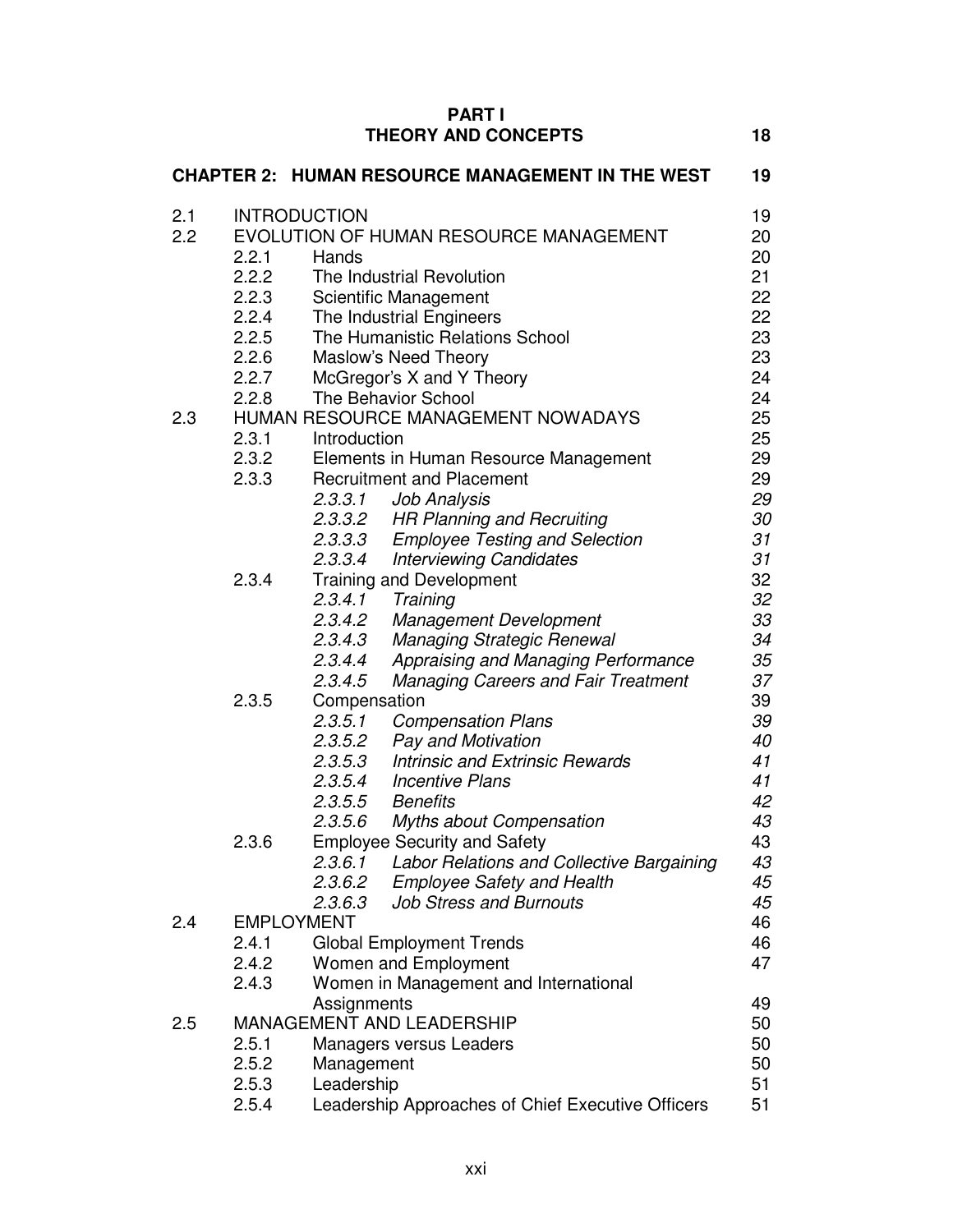| 2.6                      | 2.5.5<br>2.5.6<br>2.5.7<br>2.5.8<br>2.6.1<br>2.6.2<br>2.6.3<br>2.6.4<br>2.6.5<br>2.6.6<br>2.6.7<br>2.6.8 | <b>Adaptive Work</b><br><b>Fiedler's Contingency Model</b><br>Hersey and Blanchard's Situational Theory<br>Leadership Styles of Men and Women<br><b>MANAGING GLOBAL HUMAN RESOURCES</b><br>Globalization<br><b>Global Strategy</b><br><b>Global Pressures</b><br>The Impact of Cultural, Economic, and Political<br>Differences on HRM<br>Managing Globalization<br><b>International Managers</b><br><b>Types of Staffing Policy</b><br><b>Successful Expatriation</b> | 52<br>52<br>53<br>54<br>54<br>54<br>55<br>56<br>56<br>57<br>57<br>57<br>58 |
|--------------------------|----------------------------------------------------------------------------------------------------------|------------------------------------------------------------------------------------------------------------------------------------------------------------------------------------------------------------------------------------------------------------------------------------------------------------------------------------------------------------------------------------------------------------------------------------------------------------------------|----------------------------------------------------------------------------|
|                          | 2.6.9<br>2.6.10<br>2.6.11                                                                                | <b>Expatriate Training</b><br><b>Expatriate Appraisal and Compensation</b><br>The Relationship between Multinational Companies<br>and Labor Unions                                                                                                                                                                                                                                                                                                                     | 59<br>59                                                                   |
| 2.7                      | 2.7.1<br>2.7.2<br>2.7.3<br>2.7.4<br>2.7.5<br>2.7.6<br>2.7.7<br>2.7.8<br>2.7.9<br>2.7.10                  | HUMAN RESOURCE MANAGEMENT IN THE FUTURE<br>Old HR is Dead<br>The New HRD Philosophy<br>The Function of Labor Unions<br>The Role of Managers and HR Experts<br>The Workplace in the Year 2020<br><b>Emerging HRM Patterns</b><br>Human Capital Management<br><b>Business Partners</b><br>Human Capital Development<br>The HR Scorecard                                                                                                                                  | 60<br>61<br>61<br>61<br>62<br>62<br>62<br>63<br>64<br>65<br>65<br>66       |
| <b>CHAPTER 3:</b>        |                                                                                                          | THE IMPACT OF CULTURE ON ORGANIZATIONS<br>AND HUMAN RESOURCE MANAGEMENT                                                                                                                                                                                                                                                                                                                                                                                                | 67                                                                         |
| 3.1<br>3.2               | <b>INTRODUCTION</b><br>3.2.1<br>3.2.2<br>3.2.3<br>3.2.4<br>3.2.5                                         | THE CULTURAL CONNECTION<br>Introduction<br>The Importance of Values<br><b>How Culture Drives Behavior</b><br>The Forces that Shape Culture<br>Levels of Uniqueness in Human Programming                                                                                                                                                                                                                                                                                | 68<br>70<br>70<br>70<br>71<br>71<br>72                                     |
| 3.3<br>3.4<br>3.5<br>3.6 |                                                                                                          | THE EVOLUTION OF CULTURAL RESEARCH<br><b>MANAGING CRISIS</b><br>THE PARADOX OF CULTURE<br><b>GENERALIZATIONS</b>                                                                                                                                                                                                                                                                                                                                                       | 73<br>74<br>75<br>75                                                       |

3.7 LEVELS OF CULTURE 75